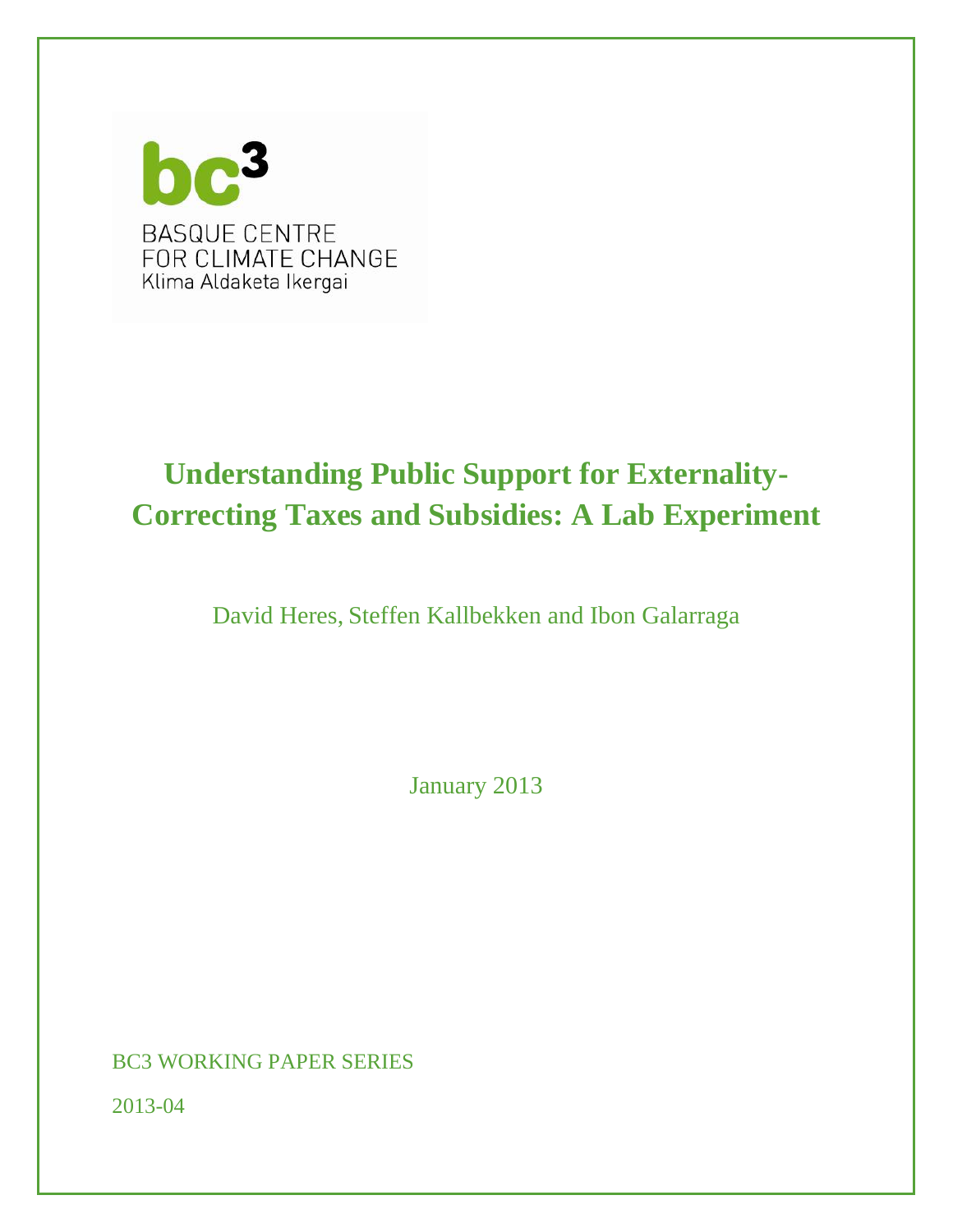The Basque Centre for Climate Change (BC3) is a Research Centre based in the Basque Country, which aims at contributing to long-term research on the causes and consequences of Climate Change in order to foster the creation of knowledge in this multidisciplinary science.

The BC3 promotes a highly-qualified team of researchers with the primary objective of achieving excellence in research, training and dissemination. The Scientific Plan of BC3 is led by the Scientific Director, Prof. Anil Markandya.

The core research avenues are:

- Adaptation to and the impacts of climate change
- Measures to mitigate the amount of climate change experienced
- International Dimensions of Climate Policy
- Developing and supporting research that informs climate policy in the Basque Country

This Working paper has been produced under the Low Carbon Programme initiative: <http://www.lowcarbonprogramme.org/>

The BC3 Working Paper Series is available on the internet at [http://www.bc3research.org/lits\\_publications.html](http://www.bc3research.org/lits_publications.html)

Enquiries (Regarding the BC3 Working Paper Series):

Roger Fouquet

Email: roger.fouquet@bc3research.org

www.bc3research.org

The opinions expressed in this working paper do not necessarily reflect the position of Basque Centre for Climate Change (BC3) as a whole.

Note: If printed, please remember to print on both sides. Also, perhaps try two pages on one side.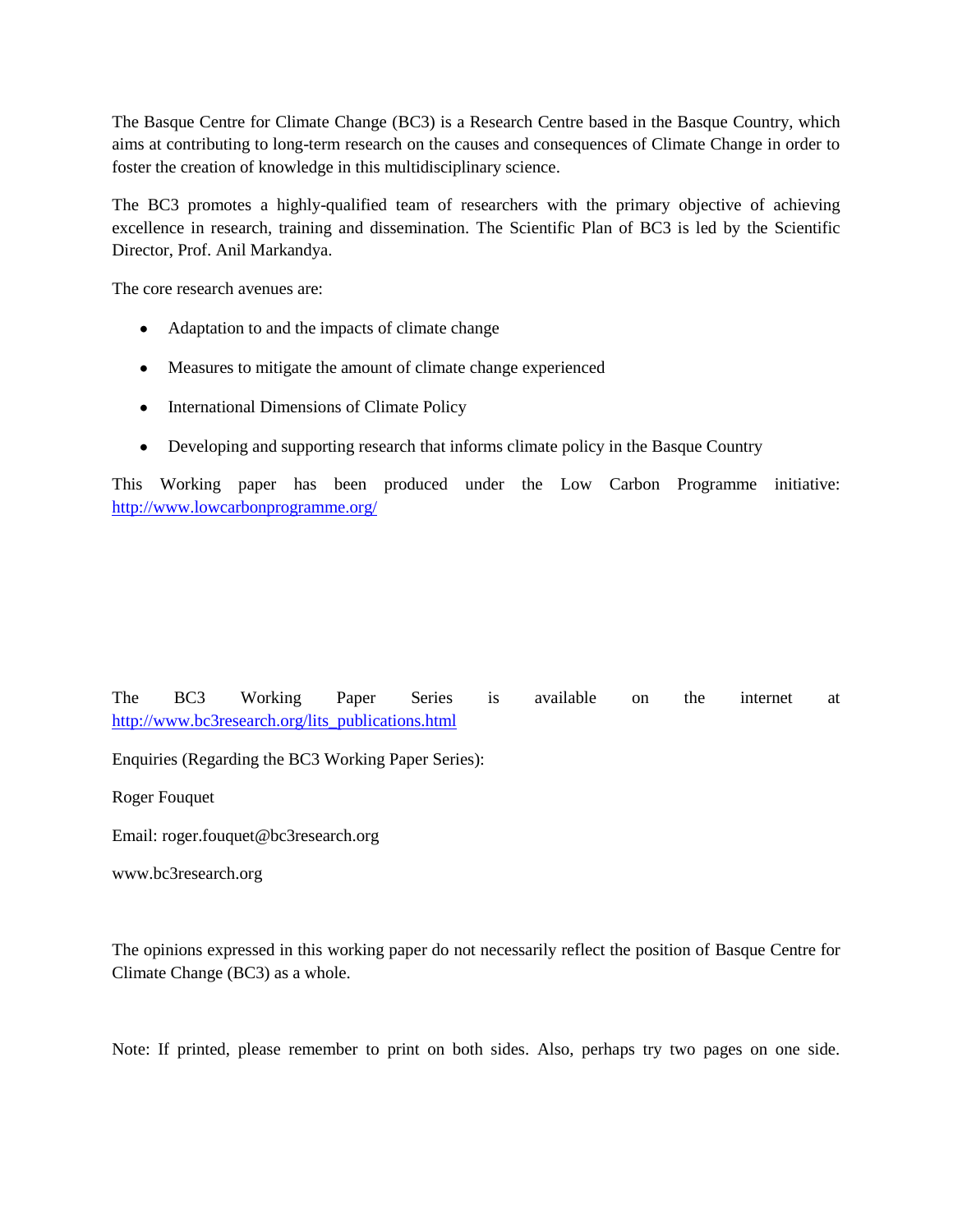## **Understanding Public Support for Externality-Correcting Taxes and Subsidies: A Lab Experiment**

*David Heres\*, Steffen Kallbekken\*\** and *Ibon Galarraga\*\*\**

#### **Abstract**

The potential of taxation to correcting environmental externalities has been long recognized among economists. Yet, this welfare-enhancing policy commonly faces strong opposition by citizens. Conversely, externalitycorrecting subsidies frequently enjoy high levels of public acceptance. We conduct a lab experiment to explore public support for Pigouvian taxes and subsidies. In an experimental market with a negative externality, participants vote on the introduction of Pigouvian taxes and subsidies under full or partial information concerning how the tax revenues will be spent and the subsidy paid for. Theoretically the two instruments should produce identical outcomes. We find substantially greater support for subsidies than taxes. This can partially be explained by the expectation that the subsidy will increase payoffs more than a tax, but not because it could be more effective in changing behavior. Furthermore, we find that under partial information, the preference for subsidies is even stronger.

#### **Key words:**

Pigouvian taxes; subsidies; lab experiment; public policy; revenues; effectiveness.

Cite as: Heres, D., Kallbekken, S. and Galarraga,I., (2013), Understanding Public Support for Externality-Correcting Taxes and Subsidies: A lab experiment, BC3 Working Paper Series 2013-4. Basque Centre for Climate Change (BC3). Bilbao, Spain.

\*Centro de Investigacion y Docencia Economicas (CIDE). Carretera Mexico Toluca 3655, Mexico City 01210, Mexico. Tel: +52 55 5727 98 06. Email: david.heres@cide.edu

\*\*CICERO Center for International Climate and Environmental Research – Oslo. PO Box 1129 Blindern, 0318 Oslo, Norway. Tel: +22 85 87 58. Email: steff@cicero.uio.no

\*\*\*Basque Centre for Climate Change (BC3). Alameda Urquijo 4, 4º 1ª, Bilbao 48008 (Spain). Tel: +34 94 401 46 90. Fax: +34 94 405 47 87. E-mail: [ibon.galarraga@bc3research.org.](mailto:ibon.galarraga@bc3research.org) And University of the Basque Country (UPV-EHU). Av. Lehendakari Aguirre, 83, 48015 Bilbao, Spain.

#### **Acknowledgements:**

The authors wish to acknowledge the support of the "Ministerio de Economía y Competitividad" Government of Spain under the project COBELOC (Consumer Behaviour for a Low Carbon Economy, ref. ECO2010-21264).

The authors wish to thank Josu Lucas (BC3) for his logistical support during the experiments.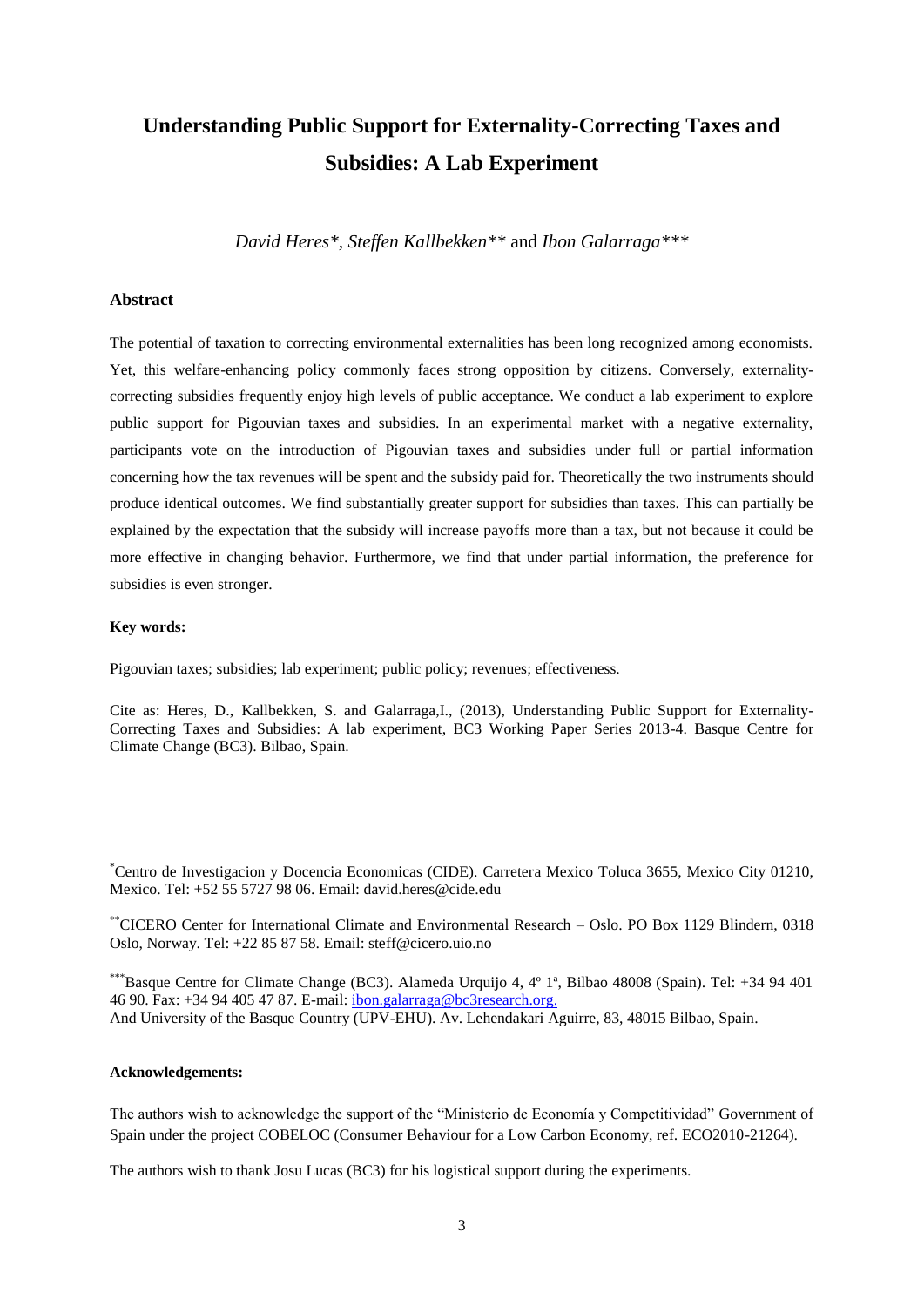## **1. Introduction**

The proposals for a congestion charge in Greater Manchester[\[1\]](#page-19-0), a road user charge in Edinburgh [\[2\]](#page-19-1), the Balearic ecotax in Spain [\[3\]](#page-19-2), and a fossil fuel tax in Switzerland [\[4\]](#page-19-3) were all defeated in public referenda. There are numerous other examples of public opposition defeating proposals for environmental taxes, and of governments and politicians opposing the introduction of such taxes [\[5\]](#page-19-4). Subsidies however do not seem to face the same level of public or political opposition. For instance 40 to 64 % of Americans oppose introducing a carbon tax on fossil fuels (depending on what the revenues are spent on), whereas 78 % support providing tax rebates (a subsidy) for people who purchase energy efficient vehicles or solar panels [\[6\]](#page-19-5). Taking a more general approach by using a lab experiment that allows different policy instruments to be directly comparable in terms of effectiveness, efficiency and distributional effects, Cherry et al. [\[7\]](#page-19-6) also find greater support for subsidies than for taxes.

Whereas proposals for environmental taxes are often met with widespread public opposition, policy proposals for subsidies are often welcomed. When it comes to managing externalities such as climate change or congestion, taxes are generally the first best policy instrument [\[8\]](#page-19-7). Given the advantage in terms of efficiency, why are subsidies so much more popular than taxes? This is a highly relevant question as political feasibility is often the key constraint on the introduction of efficiency enhancing environmental policies, and public support is in turn a key determinant of political feasibility [\[9\]](#page-19-8).

There are many potential explanations for the relative preference for subsides over taxes, including perceived effectiveness, distributional and other fairness concerns, and a lack of concern over funding. Using a lab experiment allows us to control for (actual) effectiveness and distributional effects. We can therefore test two of the potential explanations: that subsidies are perceived as more effective than taxes in changing behavior [\[10\]](#page-19-9), and that any lack of information about how subsidies will be paid for and tax revenues returned will lead to a preference towards subsidies [\[11\]](#page-19-10).

We review the relevant literature in the remainder of this section, present our experimental design in section 2, our results in section 3, and discuss our results in section 4.

#### **1.1 Literature**

There is a large empirical literature exploring public support for Pigouvian taxes, relying largely on surveys, focus groups and lab experiments. There has been a particular focus on the topic within the field of transport policy and environmental taxation. Comparatively little has been done to explore public support for subsidies, likely because this is not considered a problematic topic as the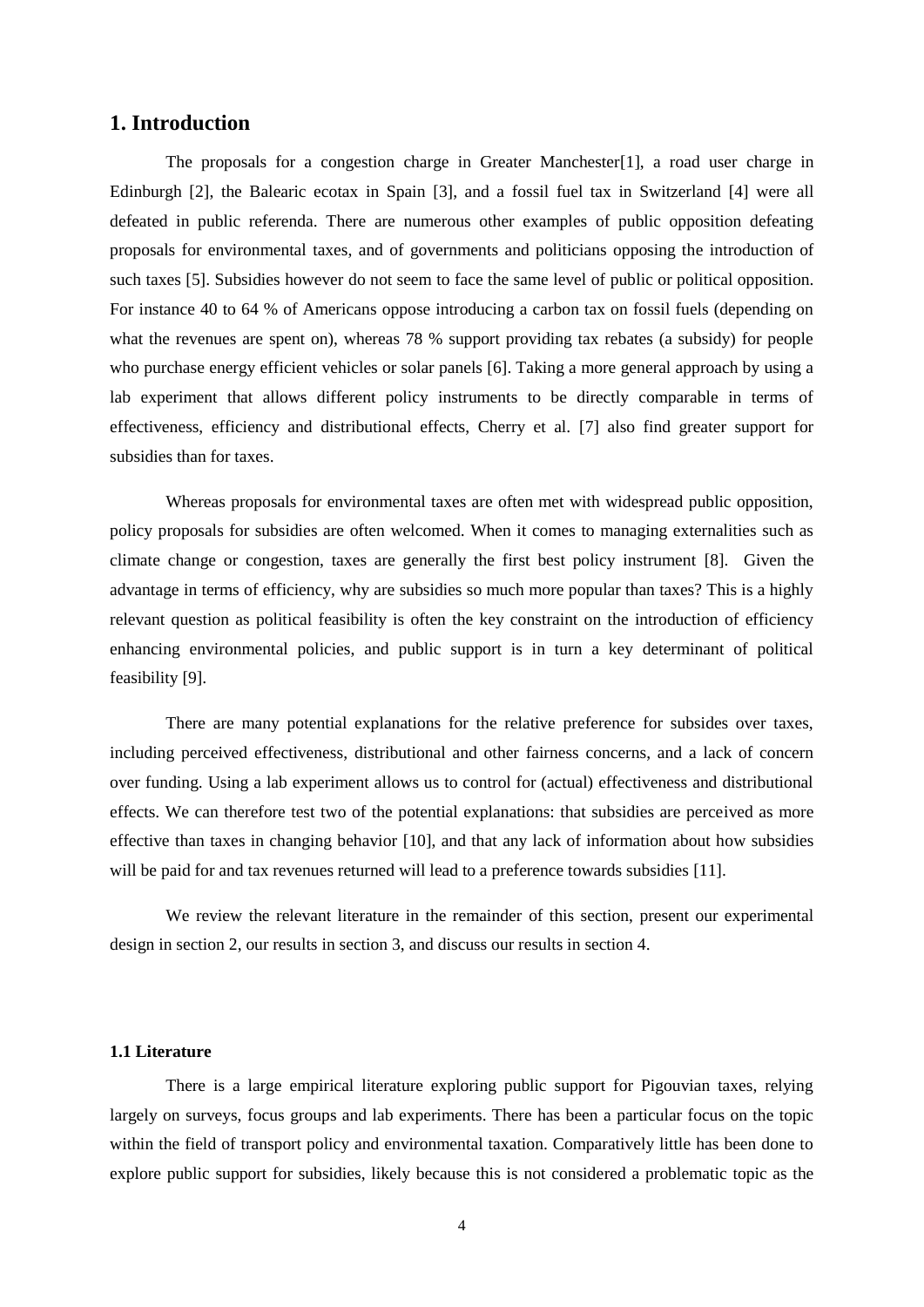general level of support is high. Yet, the popularity of subsidies represents an interesting contrast to the lack of support for taxation, which might provide important insights into the determinants of public support for policy instruments. In an economy with pre-existing taxes, Pigouvian taxes are usually more efficient than subsidies as the revenue can be used to reduce other taxes [\[8\]](#page-19-7). Depending on how the resources to finance the subsidy schemes are obtained this might even prove to be inefficient [\[12\]](#page-19-11).

Based on this literature, some key determinants of support for policy instruments have been identified, including self-interest [\[13\]](#page-20-0), i.e. whether or not the proposed policy will benefit or hurt you personally, trust in government [\[14\]](#page-20-1), distributional concerns [\[15\]](#page-20-2) and other fairness concerns [\[16\]](#page-20-3). Here we will focus on issues relating to perceptions of policy instruments, specifically their perceived effectiveness and their cost (to society and the individual).

One important reason why taxes are often unpopular is that tax revenues can outweigh net benefits by a large factor [\[e.g. 17\]](#page-20-4). This means that unless the public knows how the tax revenue will be spent, and trust this information, they might not trust that there will be a welfare gain. Dresner et al. [\[14\]](#page-20-1) find that the fundamental problem facing ecological tax reform (in focus groups) is "lack of trust that the government would do what it promised with the revenues". For subsidies there is no equivalent problem. In a focus group study on environmental policy instruments, Kallbekken and Aasen [\[18\]](#page-20-5) find that "it seems that the strong support for subsidies to a certain extent can be explained by the fact that financing subsides is viewed as rather unproblematic." In other words: the public is not particularly concerned about how the subsidies will be paid for. Given that taxes are paid upfront, whereas subsidies are received upfront, any uncertainty surrounding the budgetary rules should be expected to lead to a preference for subsides, all else equal.

A related idea is the concept of fiscal illusion. The concept is that "the institutional manner in which citizens are required to pay for government can affect taxpayer perceptions of the price of government, and, hence, the size of the public sector" [\[19\]](#page-20-6). Several studies explore different aspects of this hypothesis [\[20-22\]](#page-20-7). Harrison [\[23\]](#page-20-8) argues that "the indirect and thus less visible nature of the costs to consumers tends not to provoke electoral opposition." This argument can be applied to the case of taxes versus subsidies, as taxes clearly impose more direct and visible costs on households, and this might in part explain why they are less popular than subsidies. For instance, it is probably clear to households that higher fuel taxes would result in higher fuel prices at the pump, whereas it is not equally obvious that a subsidy for installing heat pumps in private homes would necessitate a higher level of taxation that might be costly to the household. A second potential misconception is that people seem to underestimate the effectiveness of taxes, in particular relative to the effectiveness of subsidies (although the evidence is relatively scarce). Epstein et al. [\[24\]](#page-20-9) show through an experimental purchasing study that the use of taxes for non-healthy food is more effective than subsidising healthy ones. Other studies show similar results [\[25,](#page-20-10) [26\]](#page-20-11). Respondents in a survey on policy measures in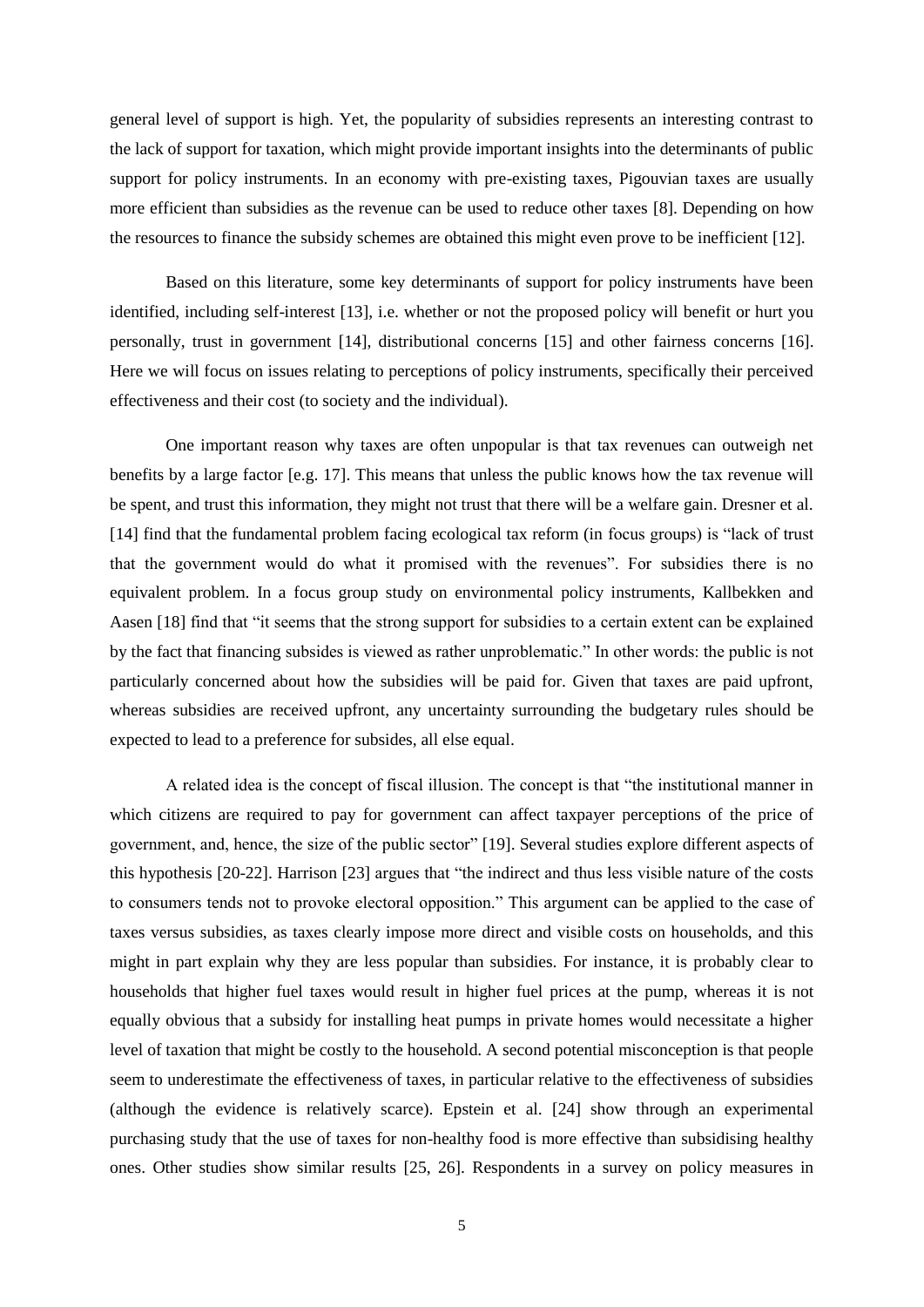passenger transport generally rated taxes as the least effective policy instruments, for instance "most respondents do not believe that congestion problems can be solved by price measures" [\[27\]](#page-21-0). Steg et al. [\[10\]](#page-19-9) find that respondents perceive pull measures, such as decreasing the price of public transport (a subsidy), to be more effective compared to push measures, such as fuel taxes, a belief which contradicts most research findings on the effectiveness of policy measures.

This misperception could also be produced by a self-serving bias, that is, as Rienstra et al. [\[27\]](#page-21-0) observed "there seems to be a negative bias in the opinion of respondents on the effectiveness of measures which aim at influencing their behaviour (especially price measures)". This is also consistent with the idea that there are norms against coercive policy instruments [\[7,](#page-19-6) [16\]](#page-20-3). Perceived effectiveness matters as it is an important determinant of acceptability, possibly even the most important determinant [\[28\]](#page-21-1). Steg et al. [\[10\]](#page-19-9) report that the "perceived effectiveness of energy policies was significantly correlated with the acceptability of those policies." In discussions on taxes versus subsidies consumers' perceptions might also be affected by the fact that individuals might not have all the necessary information to ascertain whether or not the revenues from a tax are earmarked, whereas subsidies are always directed to those agents or behaviors that the government has decided to support.

#### **1.2 Research question and hypotheses**

The literature review, although not exhaustive, shows that limited budgetary information or fiscal illusion, and (biased) perceptions of the effectiveness of policy instruments can be key determinants of public support. Yet they are both difficult hypotheses to test systematically. It is difficult to probe to what extent voters truly understand budgetary processes and to what extent this influences their policy preferences [\[but do see 29\]](#page-21-2). Furthermore, the actual effectiveness of policy instruments differs widely across different contexts – and effectiveness is generally uncertain as there is no counterfactual in the real world against which effects can be measured. Lab experiments offer the possibility of controlled variation in variables which cannot be controlled outside the lab [\[30\]](#page-21-3). More specifically, the lab allows us to systematically vary the information subjects receive about the budgetary processes and to control the effectiveness of policy instruments. In the lab we can also design decision environments where we avoid distributional concerns that could otherwise confound the analysis (in particular the comparison of taxes and subsidies).In this study we test the following six hypotheses: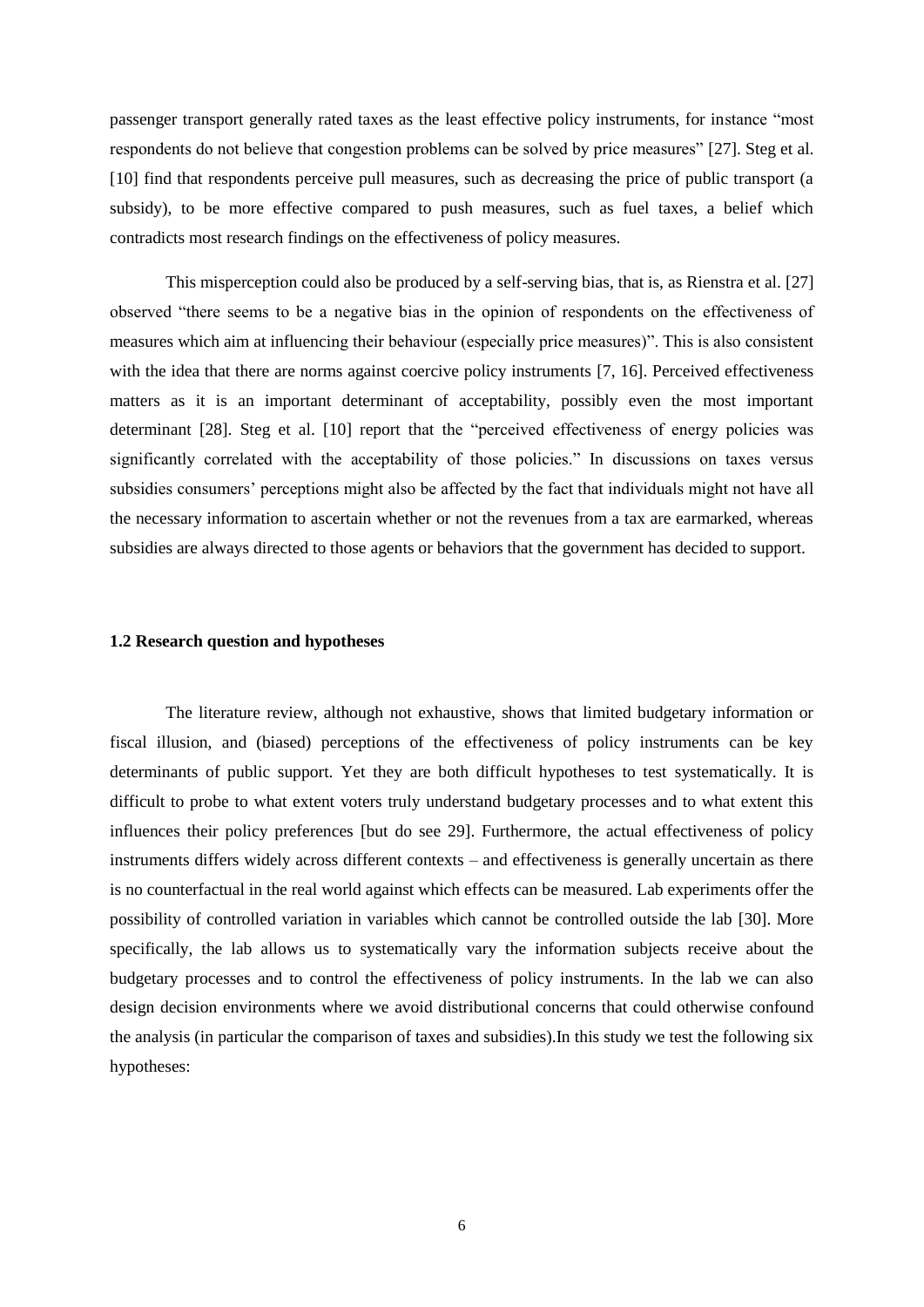**H1:** *Public support for subsidies is higher than public support for taxes under both full and partial information about how tax revenues will be spent and subsidies paid for.*

**H2:** *Public support for both taxes and subsidies is higher with full budgetary information than with partial budgetary information.*

**H3:** *Providing partial budgetary information reduces support for taxes more than it reduces support for subsidies.*

We will test this by varying the information subjects receive. Some will receive precise instructions regarding how the tax revenues will be spent and the subsidies paid for, whereas a second group will receive less (but still true) information. See section 2.2 for details.

**H4:** *Subjects expect to earn higher profits with the subsidy than with the tax with full budgetary information.*

**H5:** *Subjects expect to earn even higher profits with the subsidy, relative to the tax, when they have only partial budgetary information.*

We test the hypothesis 5 and 6 by asking subjects what they expect their change in profit to be, if the tax (subsidy) is implemented.

**H6:** *Subsidies are expected to be more effective than taxes in reducing the externality with both full and partial budgetary information.* 

This hypothesis relates to the literature on expected effectiveness, which finds that pull measures (such as subsidies) are typically perceived to be more effective than push measures (such as taxes). We will test this by asking subjects by how many more or fewer units they expect the group members to purchase in total if the tax (subsidy) is implemented. The experiment is designed to ensure that actual effectiveness (in equilibrium) will be the same for both taxes and subsidies, allowing a clean comparison of perceived effectiveness to actual effectiveness across the two policies.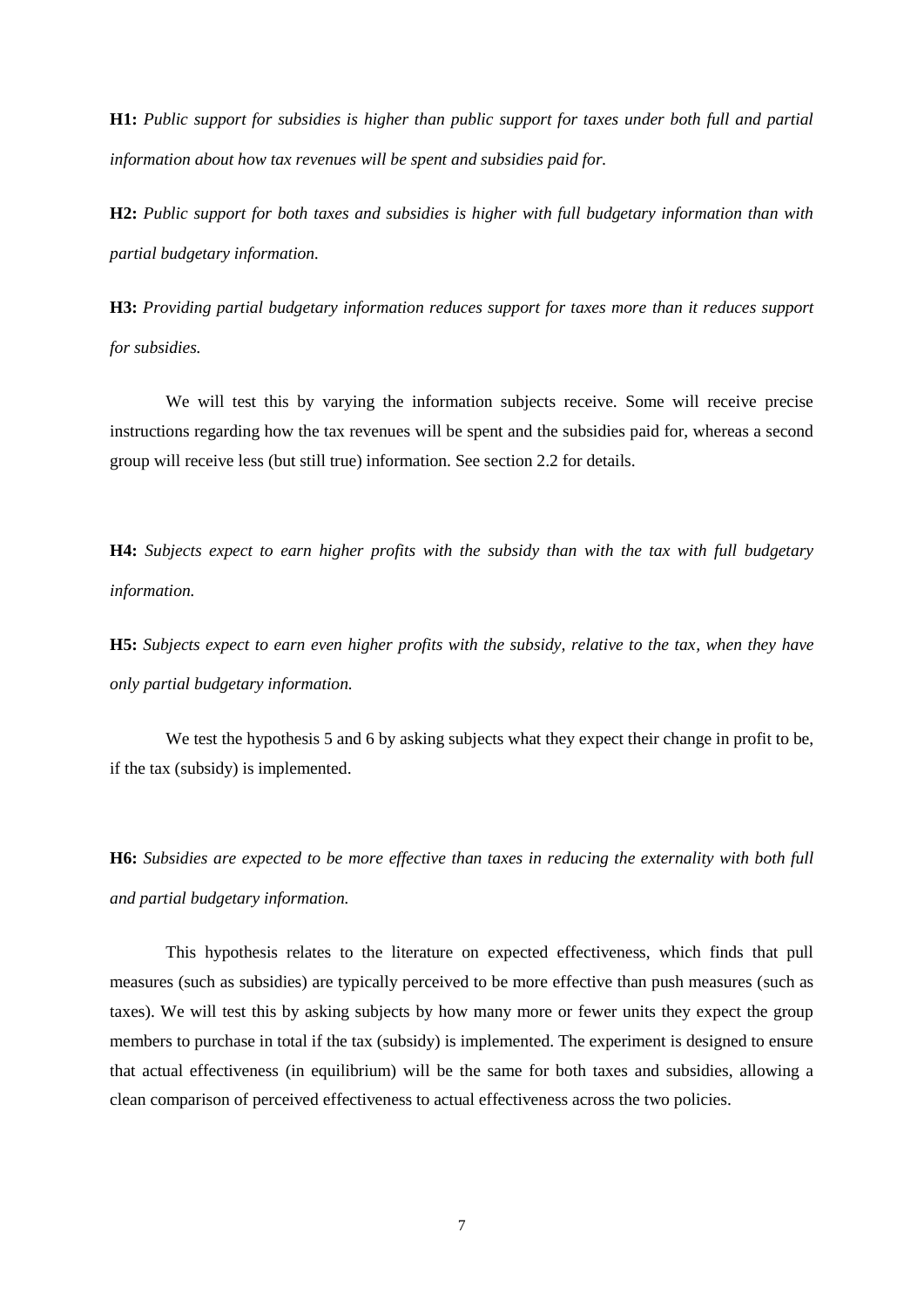## **2. Experimental design and procedures**

Whereas there is plenty of research analysing the (expected) impacts of different taxes and subsidies, and whereas there is a large theoretical and model-based literature comparing taxes and subsidies, there are very few studies that allow a comparison between the two instruments in a setting where their effectiveness and distributional impact is equivalent [\[one exception is 7\]](#page-19-6). That is, most methods do not allow controlling for distributional aspects, efficiency impacts or the level of budgetary information of the policies. This is why we use a lab experiment to explore our hypotheses.

With this purpose, we use a 2x2 between subjects design. The two treatments are policy type (tax or subsidy) and information (full or partial). The treatments are described in greater detail in section 2.2.

#### **2.1 The market**

-

We construct an experimental market where subjects trade a fictitious good that causes a negative externality (this is presented in more neutral terms, as "additional costs" to the subjects). There are five buyers in each market. In each round they choose the number of units of the good they want to purchase (between 0 and 6) at a fixed price from an automated seller. All monetary amounts are presented to subjects in terms of the experimental currency "pesetas", and earnings are converted to euros at the end of the experiment at the rate of 150 pesetas per euro.1

The amount of money each subject earns depends on the number of units purchased by the individual and the number of purchases by the other subjects in the same market (as this imposes external costs). The resale values for the first to the sixth unit are the same for every individual: respectively, 76, 60, 46, 34, 28, and 24 pesetas. The per unit market price is 26, which means that the market equilibrium is for each buyer to purchase five units.

Each unit of the good purchased by a subject imposes external costs of 3 pesetas on each of the other players (but not on him or herself). The marginal social cost is therefore 12 pesetas per unit. Hence, the social optimum is for each buyer to purchase three units. The social optimum represents a 26 % efficiency gain over the market equilibrium (total group payoff increases from 270 to 340 pesetas). By reducing their purchases by a total of 10 units, the buyers forego profits of 50 pesetas, but external costs are reduced by 120 pesetas, yielding a net gain of 70 pesetas.

<sup>&</sup>lt;sup>1</sup> The "Peseta" was the currency in Spain until the euro was introduced in 1998-2002 at the exchange rate of 166.386 peseta per euro. We used this currency for the experiment as it still is a useful monetary reference for most of the participants.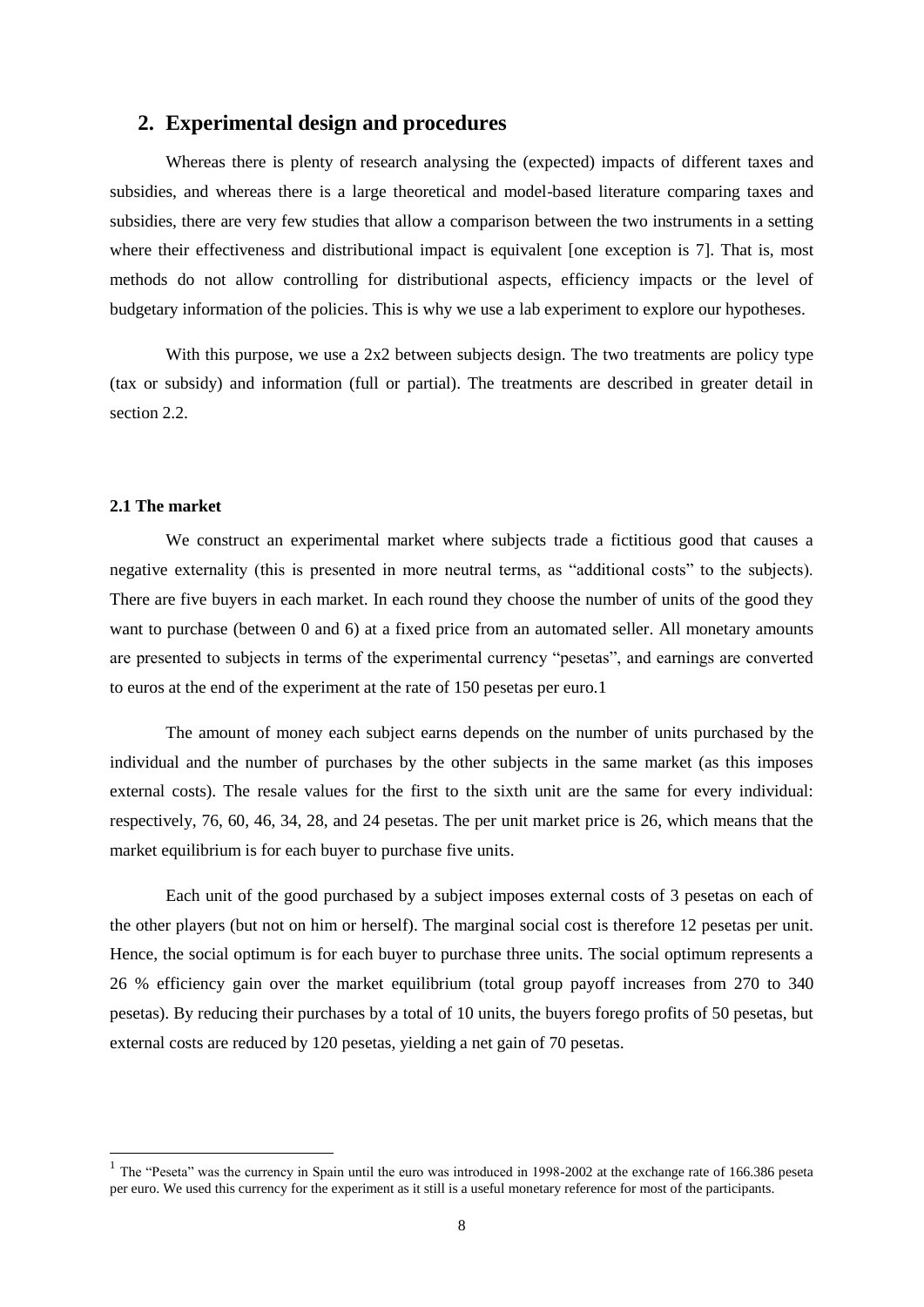#### **2.2 Policies and treatments**

In the experiment, subjects vote on the potential introduction of two different policies that can internalize the externality: a tax and a subsidy. The tax and subsidy rates are both set equal to the marginal social cost (12 pesetas per unit) and are therefore equally efficient, and both will produce the socially optimal outcome in equilibrium. The tax is imposed on each unit of the good purchased, whereas the subsidy is paid for each unit not purchased out of the maximum of six. The subsidy can be seen as a payment for not exercising the right to purchase units, which is equivalent to the scheme in Cherry et al. [\[7\]](#page-19-6).

The tax revenues collected in each group are returned to the subjects with an equal share (1/5) at the end of each round. The subsidy is paid for through an equal  $(1/5)$  lump-sum payment by each subject at the end of each round. This design ensures that the tax and the subsidy produce identical incentives in all situations: For every distribution of the number of units purchased, the payoffs to each subject will be identical under the tax and the subsidy policy. This means there are no inherent differences in distributional impact between taxes and subsidies, which allow us to control for fairness considerations.

We vary the information given to the subjects regarding how the subsidy will be paid for and how the tax revenues will be spent. In the "full information" treatments subjects receive all the information described in the paragraph above (see the appendix for the exact wording). In the "partial information" treatment subjects are only informed that the budget will be balanced at the end of each round through personal transfers of pesetas. If the policy is implemented, information regarding the calculation of these transfers is revealed on the screen summarizing earnings that is shown at the end of every round.

Table 1 summarizes the stages of each experiment that begins with 10 unregulated rounds before the subjects vote on whether or not to implement the policy proposal. In the tax (subsidy) treatment, subjects first vote on tax (subsidy) versus no policy, then subsidy (tax) versus no policy, and finally the two policies are paired in a vote between the two. Each vote is followed by 5 rounds in which subjects purchase units under the rules of the policy option chosen by the majority of the group. There are 10 groups per treatment except for the tax and full information treatment in which 9 groups participated.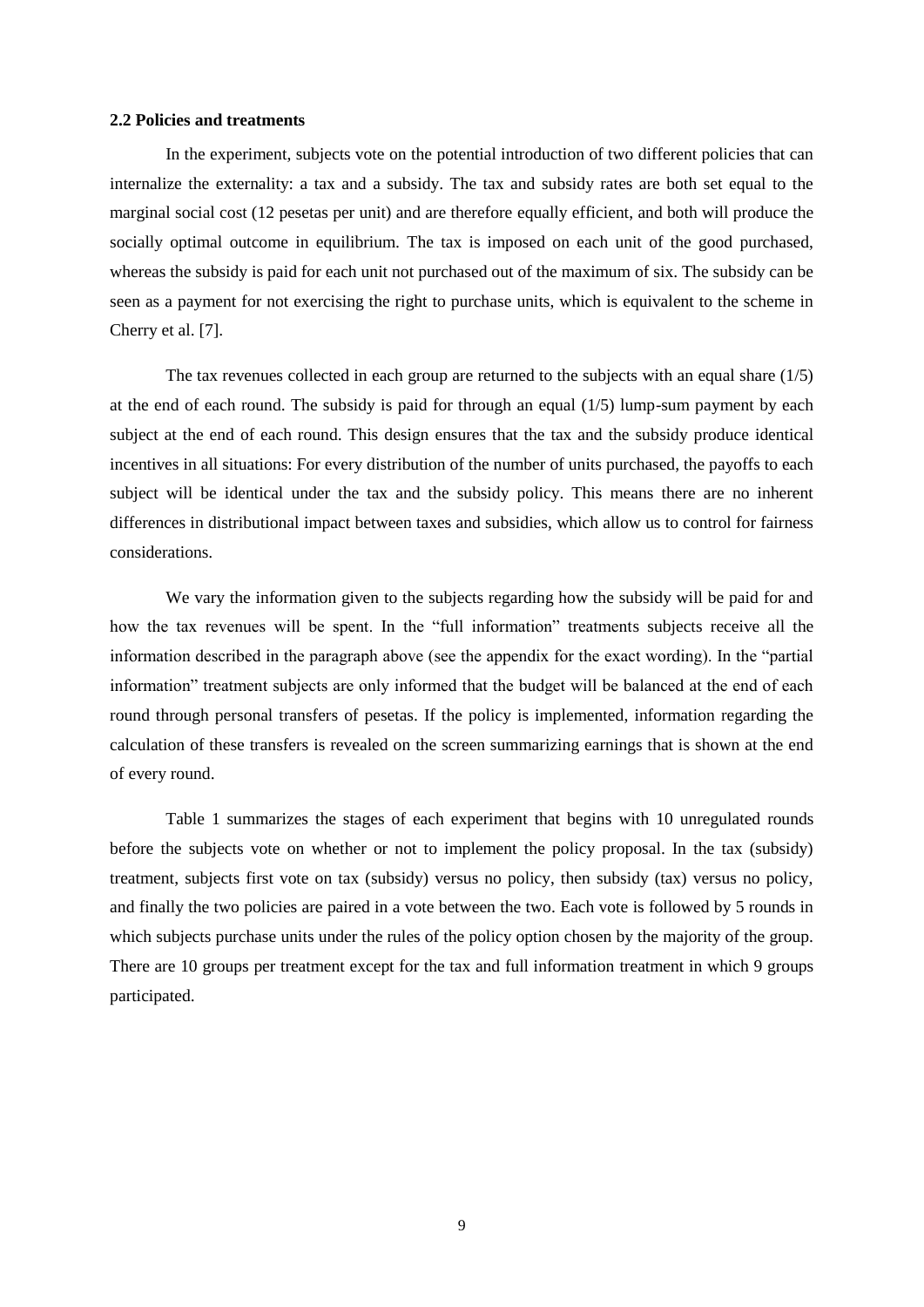| Stage 1 | 10 market rounds under no policy                                     |
|---------|----------------------------------------------------------------------|
|         | Vote between tax and no policy followed by 5 market rounds under the |
| Stage 2 | option chosen by the majority of the group                           |
|         | Vote between subsidy and no policy followed by 5 market rounds under |
| Stage 3 | the option chosen by the majority of the group                       |
|         | Vote between tax and subsidy followed by 5 market rounds under the   |
| Stage 4 | option chosen by the majority of the group                           |
|         |                                                                      |

**Table 1. Game stages in each experimental session (tax treatment\*)**

\* The order of stages 2 and 3 is reversed in the subsidy treatments.

Finally, to elicit the subjects beliefs about the effectiveness of the policies, after submitting each of their first two votes we ask them "by how many pesetas do you think your earnings per round would vary if a tax (subsidy) is implemented?" and "by how many units do you think total group purchases per round would vary if a tax (subsidy) is implemented?".

#### **2.3 Procedures**

The experiment was conducted in the experimental laboratory of the University of the Basque Country in Bilbao2 (Spain) using the software Z-Tree [\[31\]](#page-21-4). A total of 195 subjects were recruited through announcements made at the University to participate in one of eight experimental sessions conducted between February and March of 2012.3 Participants anonymously interacted in groups of 5 through computer terminals. The average earnings per subject were 15.20 euros paid in cash at the end of sessions that lasted between 60 and 80 minutes.

<sup>-&</sup>lt;br><sup>2</sup> <http://www.bilbaolabean.com/>

 $3$  Except for 25 subjects, all of the participants were students from the University of the Basque Country. The exclusion of these 25 non-student individuals from the analysis does not affect the results shown in the next section.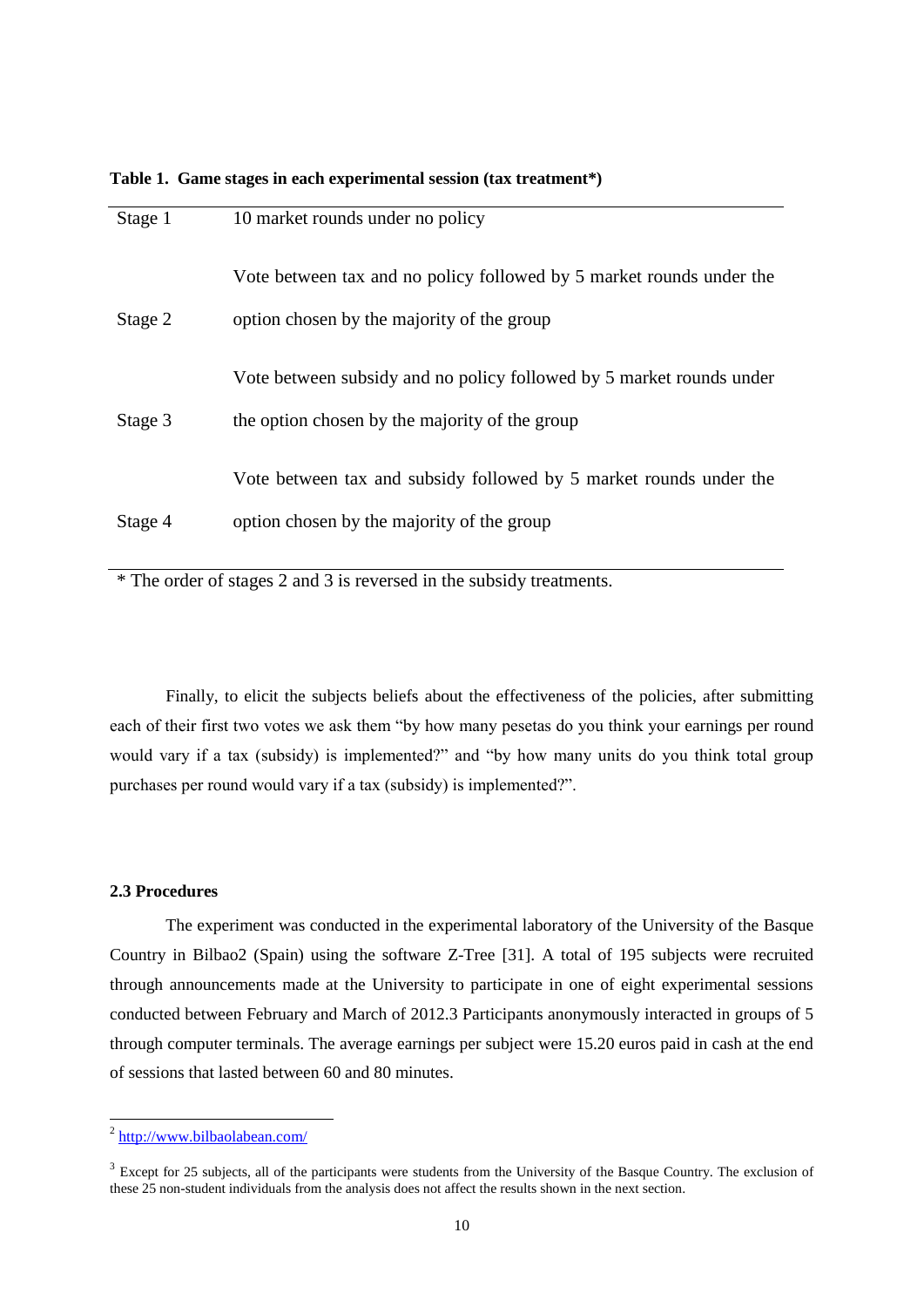## **3. Results**

The experimental design allows us to test our hypotheses based on individual decisions. In the following the results from the statistical analysis of individual votes and perceived efficiency of the measures are reported. Market efficiencies across policy environments are also compared to theoretical predictions.

## **3.1 Votes**

-

Table 2 shows the percentage of approval votes for the policy being considered for implementation. The table separates votes by the order of referenda, the policy alternative (tax or subsidy), and the information given.

The first important finding is that the results from our experiment strongly support our first hypothesis: holding the information environment constant, subsidies receive more support than taxes. The results also support our second hypothesis. In the first vote, acceptability of taxes and subsidies is, respectively, 33% and 18% higher when full information about the budgetary rules is provided. These statistically significant differences are also in agreement with our third hypothesis.4 That is, the effect of the partial information treatment is to reduce support for taxation by a greater amount than it reduces support for the subsidy. Providing full information cuts the difference in support between taxes and subsidies in half - from 32 percentage points to 17.

<sup>&</sup>lt;sup>4</sup> We also implemented probability models in order to include covariates such as subjects' characteristics and profits made in previous stages of the game. These variables are not statistically significant in any of the models, and results reported here are invariant to their inclusion.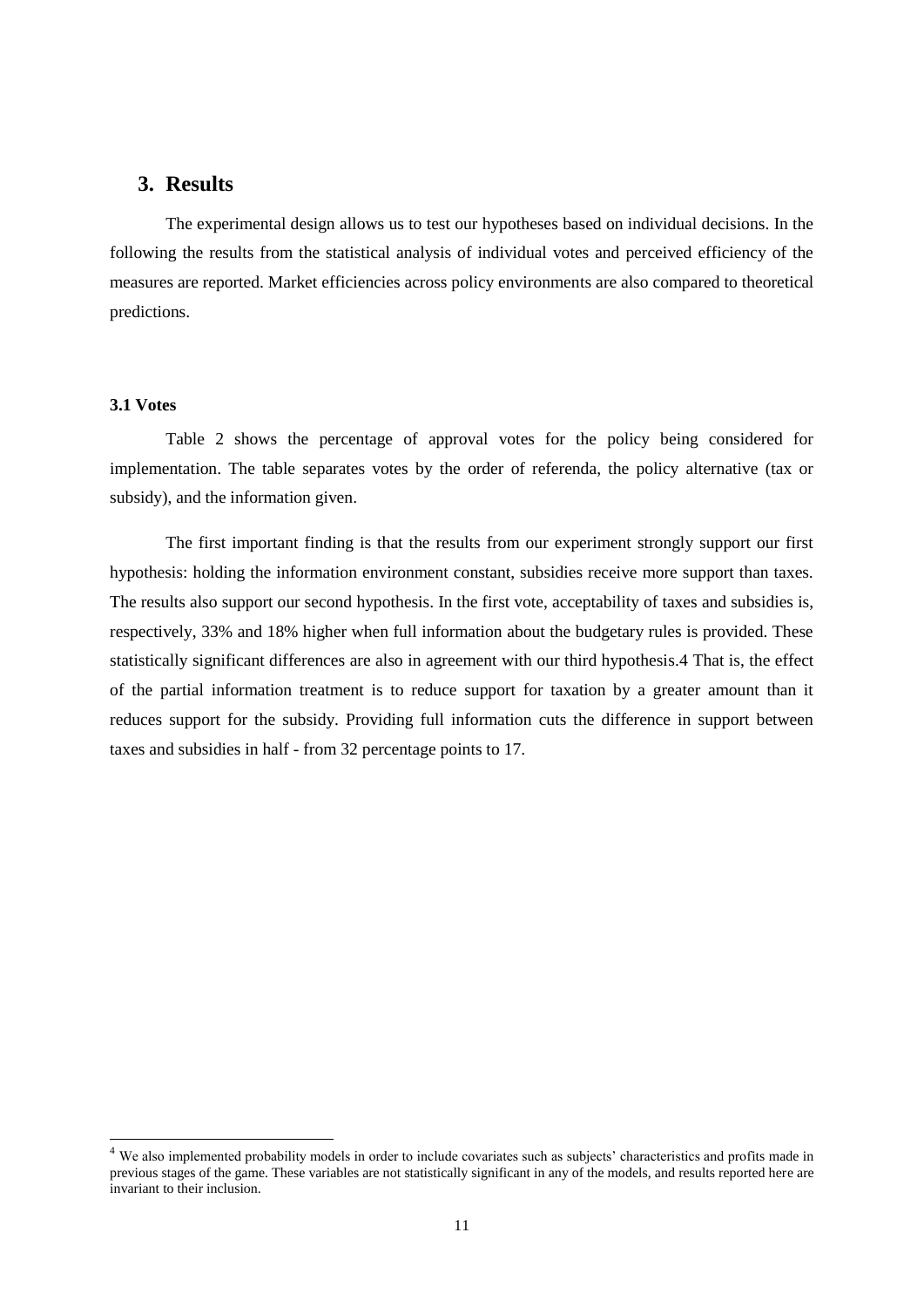|                                       | <b>First Vote</b> |                |                                                | Second Vote     |               |                                                   |
|---------------------------------------|-------------------|----------------|------------------------------------------------|-----------------|---------------|---------------------------------------------------|
| Treatment                             | Tax               | Subsidy        | Difference in<br>support (subsidy<br>$-\tan$ ) | Tax             | Subsidy       | Difference in<br>support (subsidy $-$<br>$\tan$ ) |
| Partial Information                   | 40% [50]          | 72% [50]       | $0.32(0.09)$ **                                | 32% [50]        | 76% [50]      | $0.44(0.09)$ **                                   |
| <b>Full Information</b>               | 73% [45]          | 90% [50]       | $0.17(0.08)$ *                                 | 68% [50]        | 73% [45]      | 0.05(0.09)                                        |
| in<br>Difference                      | $0.33(0.10)$ **   | $0.18(0.08)$ * |                                                | $0.36(0.09)$ ** | $-0.03(0.09)$ |                                                   |
| (full<br>support<br>$\qquad \qquad -$ |                   |                |                                                |                 |               |                                                   |
| partial)                              |                   |                |                                                |                 |               |                                                   |

## **Table 2. Public support for tax and subsidies (percentage of individuals that voted for the policy alternative)**

Number of observations in brackets and standard errors in parentheses.

\*5% and \*\* 1% statistically significant difference in means from a two-sided t-test.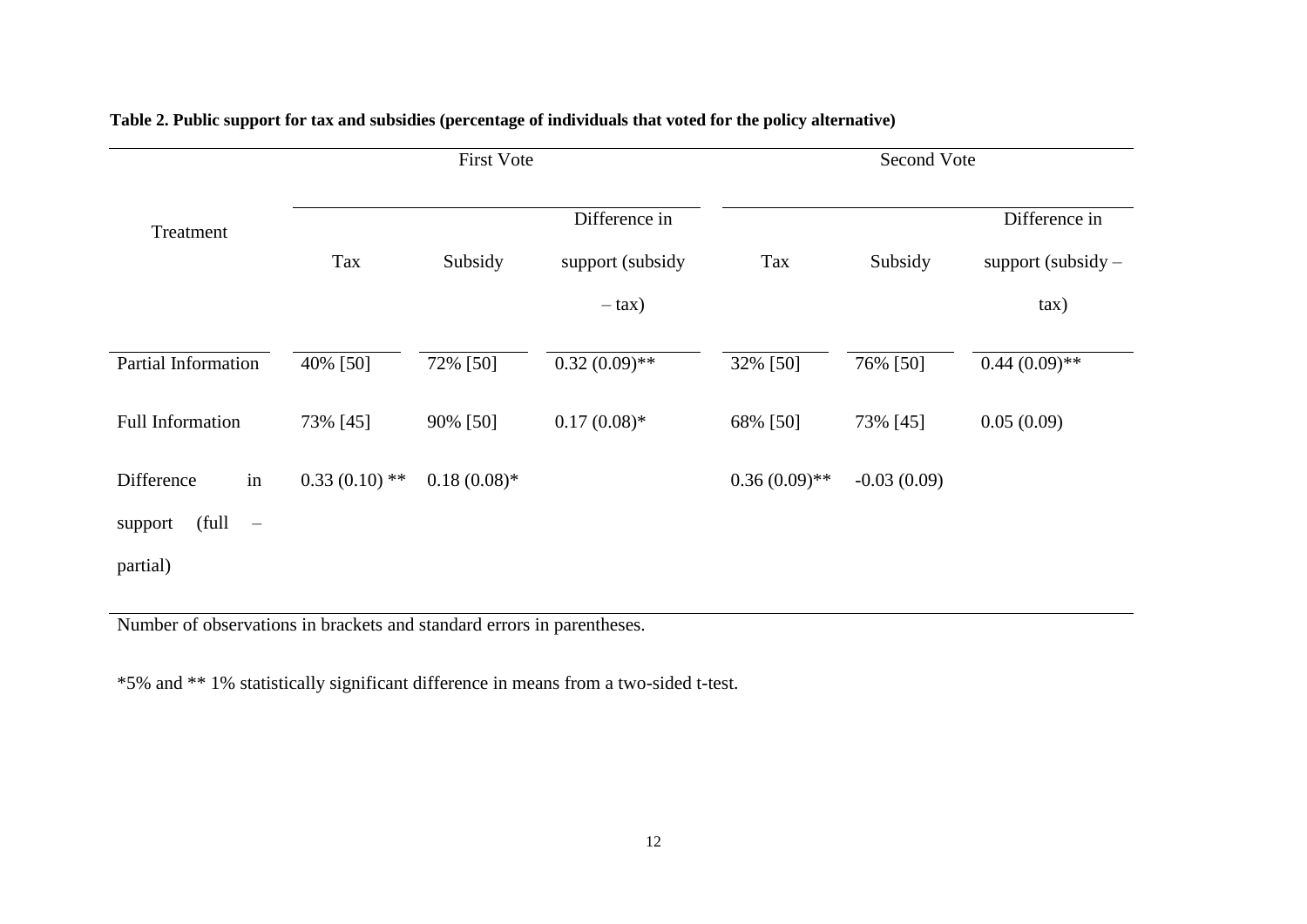The second vote is potentially affected by previous decisions made by individuals and the group they are in. Whereas support for the tax is still positively affected by the degree of information provided (36% increase), support for the subsidy is not. This might reflect a learning process where participants foresee equivalent impacts of both policies; or at least that the assumed superiority of subsidies over taxes might not be real. Furthermore, in the second vote, the gap between tax and subsidy acceptability under full information vanishes, mostly due to a decrease in support for the subsidy compared to the treatments where the subsidy referenda takes place first. This might also relate to the previous explanation of learning.

For the third referenda, when tax and subsidy policy options are paired in a vote between the two, individuals seem indifferent about supporting one or the other independently of the information environment. By the third vote, many individuals may have realized or learned that the impact of the two policies on their profits is the same. In other words, this could be the result of the experience gained in several groups that chose to implement the policies during previous rounds. Table 3 presents the percentage of individuals that voted for the tax option. The only significant difference is the surprisingly large support for taxes in the referenda against subsidies under full information when the tax versus no policy referenda took place in the second vote. Whether this result is related to changes in perceptions towards possible distributional aspects remains to be seen.

|                     |            | Third vote (Tax vs. Subsidy) |                   |  |  |  |
|---------------------|------------|------------------------------|-------------------|--|--|--|
| Treatment           |            |                              |                   |  |  |  |
|                     | Pooled     | <b>Tax First</b>             | <b>Tax Second</b> |  |  |  |
|                     |            |                              |                   |  |  |  |
| Partial Information | 41% [100]  | 46% [50]                     | 36% [50]          |  |  |  |
|                     |            |                              |                   |  |  |  |
| Full Information    | 47% [95]   | 37% [45]                     | 56% [50]          |  |  |  |
|                     |            |                              |                   |  |  |  |
| Full - Partial      | 0.06(0.07) | $-0.09(0.08)$                | $0.20(0.10)*$     |  |  |  |
|                     |            |                              |                   |  |  |  |

**Table 3. Public support for taxes (percentage of individuals that voted for tax)**

Number of observations in brackets and standard errors in parentheses.

\*Significant at 5%, \*\* Significant at 1%.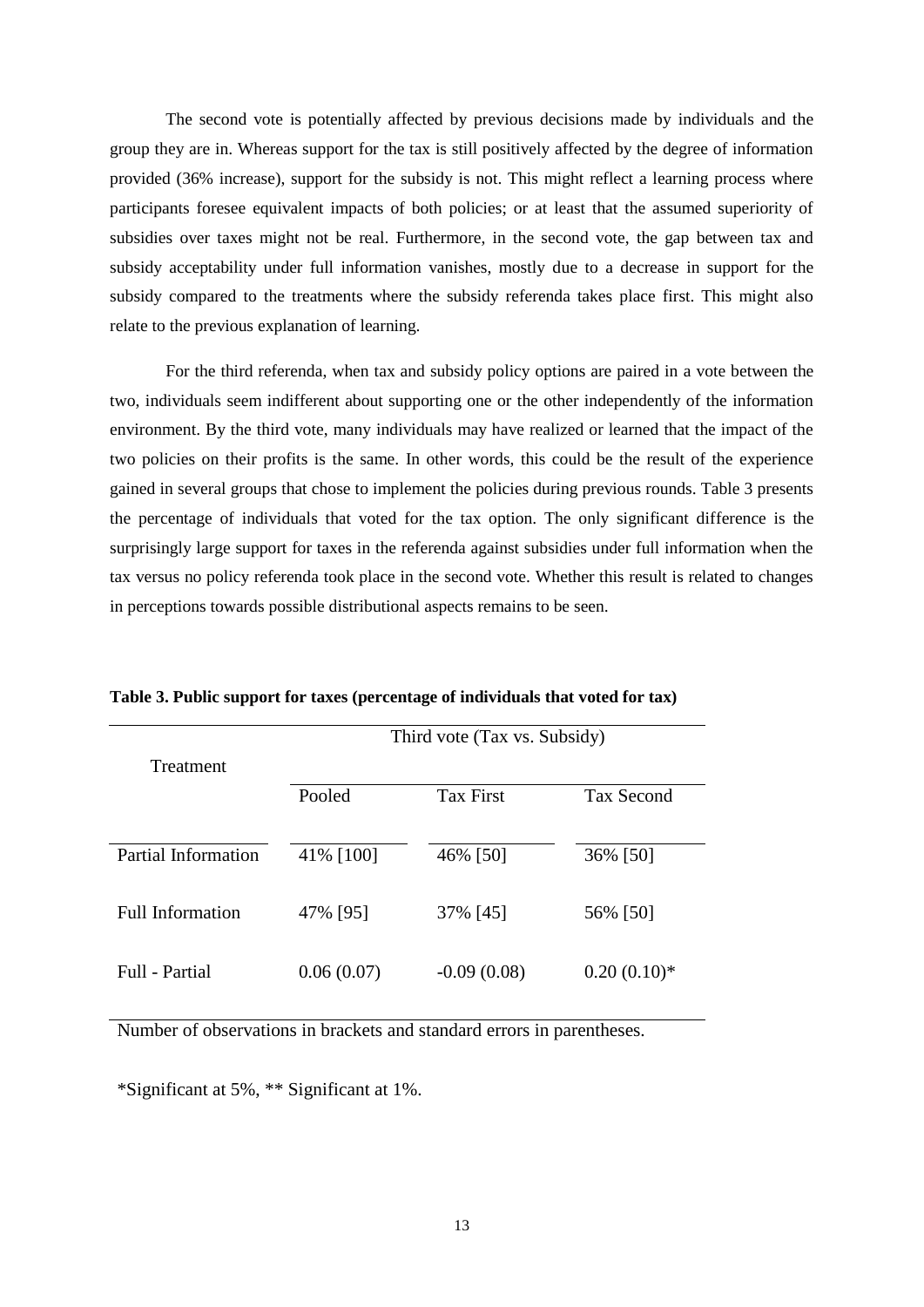#### **3.2 Expected effects of the policies**

Policy support is likely to depend on the perceived effectiveness of the policies [\[28\]](#page-21-1). As can be inferred from the results in the referenda, the way in which budgetary rules are explained to individuals has a clear impact on their palatability. Table 4 shows the mean expected changes in individual profits in the hypothetical case that the respective policy is implemented. The results support our fourth and fifth hypotheses as subsidies are expected to increase individual profits more than taxes, but the difference is reduced under full information from 15.4 to 8.6 pesetas in the first vote. In the second vote, the difference is reduced to 9 when budgetary rules are partially revealed, and it is not statistically significant under full information (potentially an indication of learning). Importantly, information about the budget balancing mechanisms of the policies does not seem to affect the expected improvements from a subsidy, but it changes the expectation for taxes from a negative to a positive change in profits in both the first and the second vote.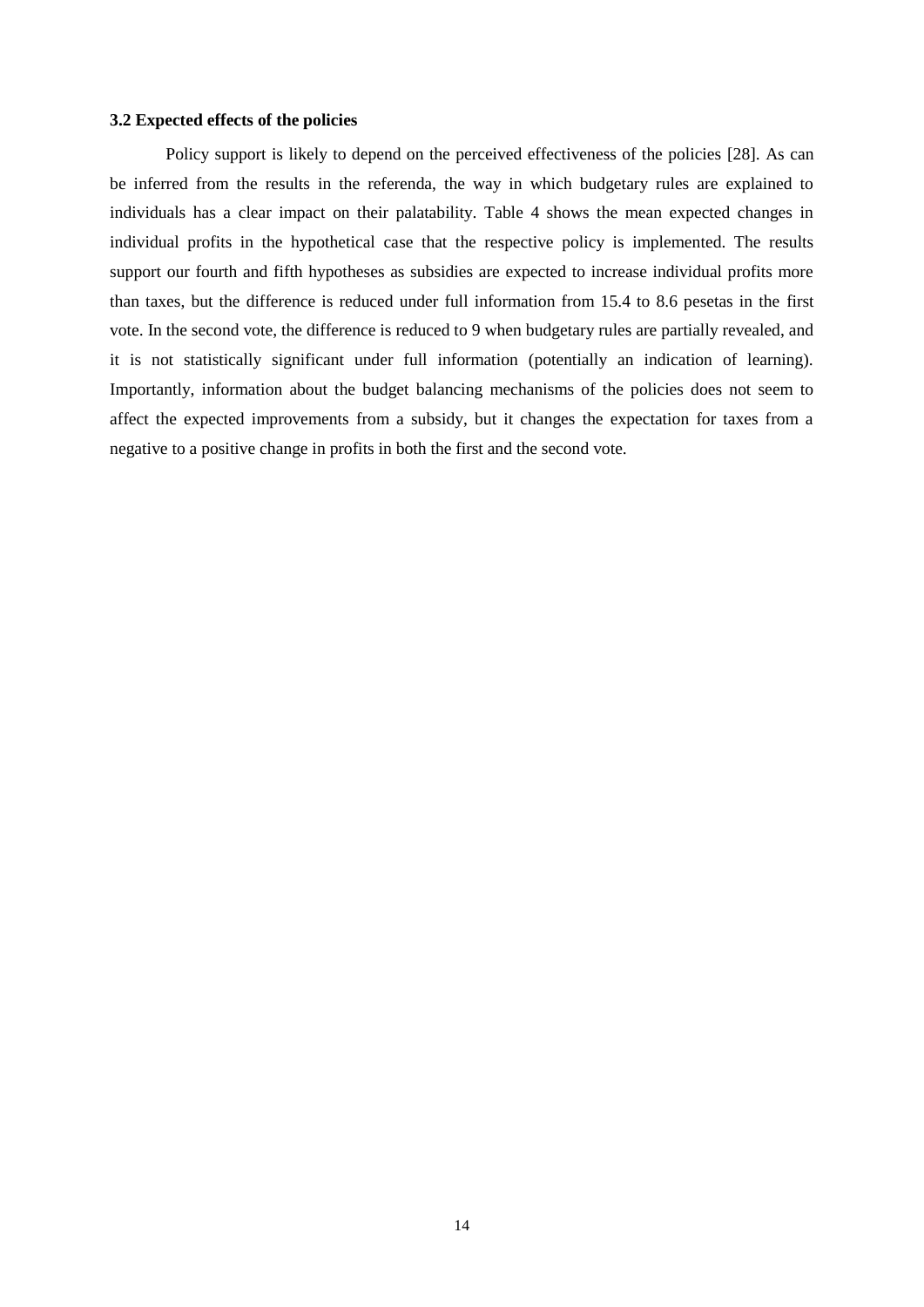|                            | After first vote |            |                | After second vote |             |               |
|----------------------------|------------------|------------|----------------|-------------------|-------------|---------------|
| Treatment                  |                  |            |                |                   |             |               |
|                            | Tax              | Subsidy    | Subsidy - Tax  | Tax               | Subsidy     | Subsidy - Tax |
|                            |                  |            |                |                   |             |               |
| <b>Partial Information</b> | $-5.8$ [50]      | $9.6$ [50] | $15.4(3.2)$ ** | $-0.2$ [50]       | 8.8 [50]    | $9.0(3.0)**$  |
| <b>Full Information</b>    | $4.2$ [45]       | 12.8 [50]  | $8.6(2.7)$ **  | $8.4$ [50]        | $4.7$ [45]  | $-3.7(2.3)$   |
|                            |                  |            |                |                   |             |               |
| Full - Partial             | $10.0(3.4)$ **   | 3.2(2.7)   |                | $8.6(3.0)**$      | $-4.1(2.4)$ |               |
|                            |                  |            |                |                   |             |               |

## **Table 4. Expected changes in individual profits in pesetas if the policy is implemented**

Number of observations in brackets and standard errors in parentheses.

\*5% and \*\* 1% statistically significant difference in means from a two-sided t-test.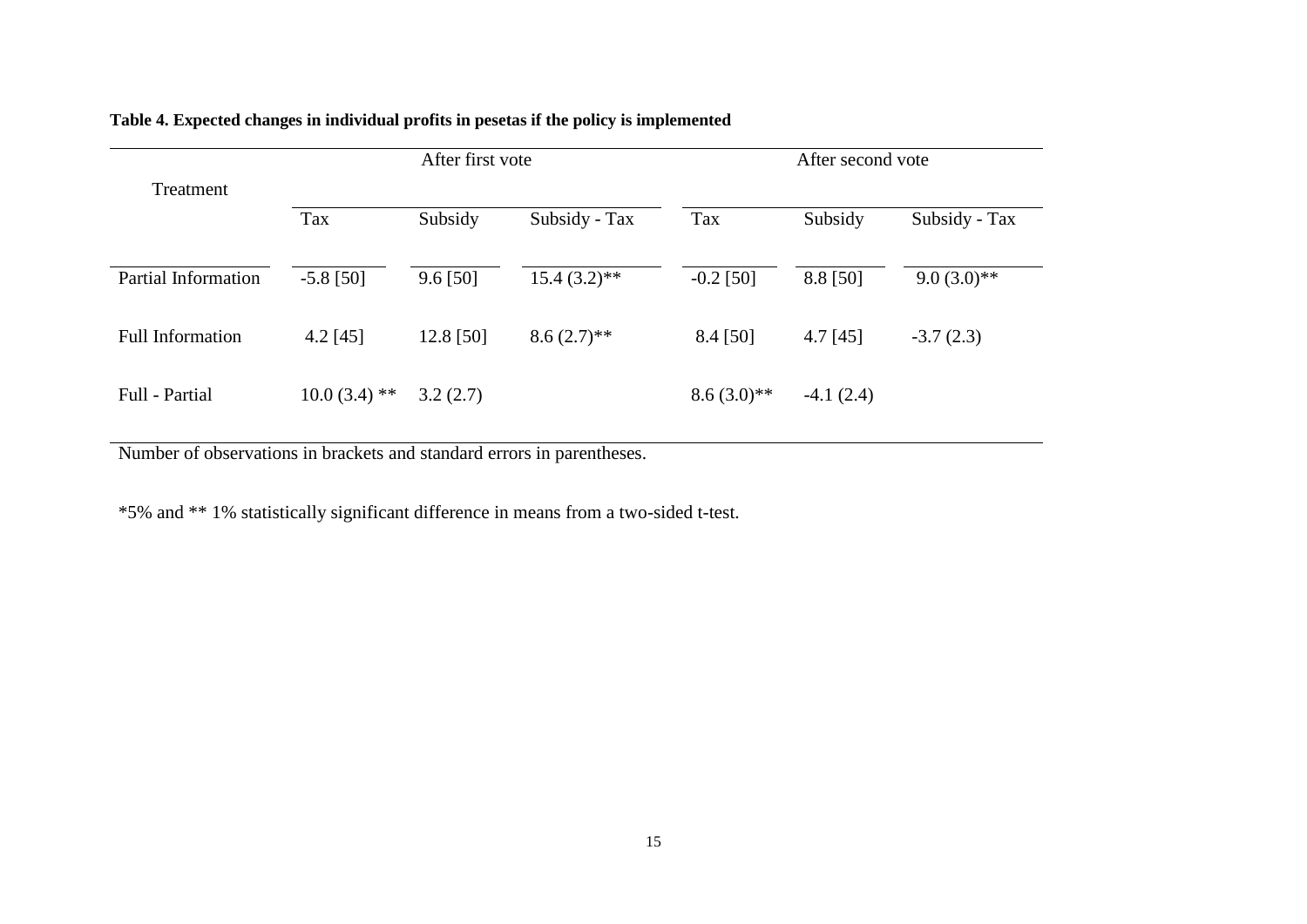|                                                              | After first vote |             |                                     | After second vote |             |             |
|--------------------------------------------------------------|------------------|-------------|-------------------------------------|-------------------|-------------|-------------|
| Treatment                                                    |                  |             | Subsidy<br>$\overline{\phantom{a}}$ |                   |             | Subsidy     |
|                                                              | Tax              | Subsidy     | Tax                                 | Tax               | Subsidy     | Tax         |
| <b>Partial Information</b>                                   | $-5.8$ [50]      | $-0.4$ [50] | $5.4(2.5)*$                         | $-4.4$ [50]       | $-4.2$ [50] | 0.2(2.9)    |
| <b>Full Information</b>                                      | $-4.4$ [45]      | $-1.0$ [50] | 3.4(2.8)                            | $-4.4$ [50]       | $-6.9$ [45] | $-2.5(2.6)$ |
| Full - Partial                                               | 1.4(2.2)         | $-0.6(3.1)$ |                                     | 0.0(2.8)          | $-2.7(2.8)$ |             |
| Observations in brackets and standard errors in parentheses. |                  |             |                                     |                   |             |             |

## **Table 5. Expected changes in units purchased by the group if the policy is implemented**

\*5% and \*\* 1% statistically significant difference in means from a two-sided t-test.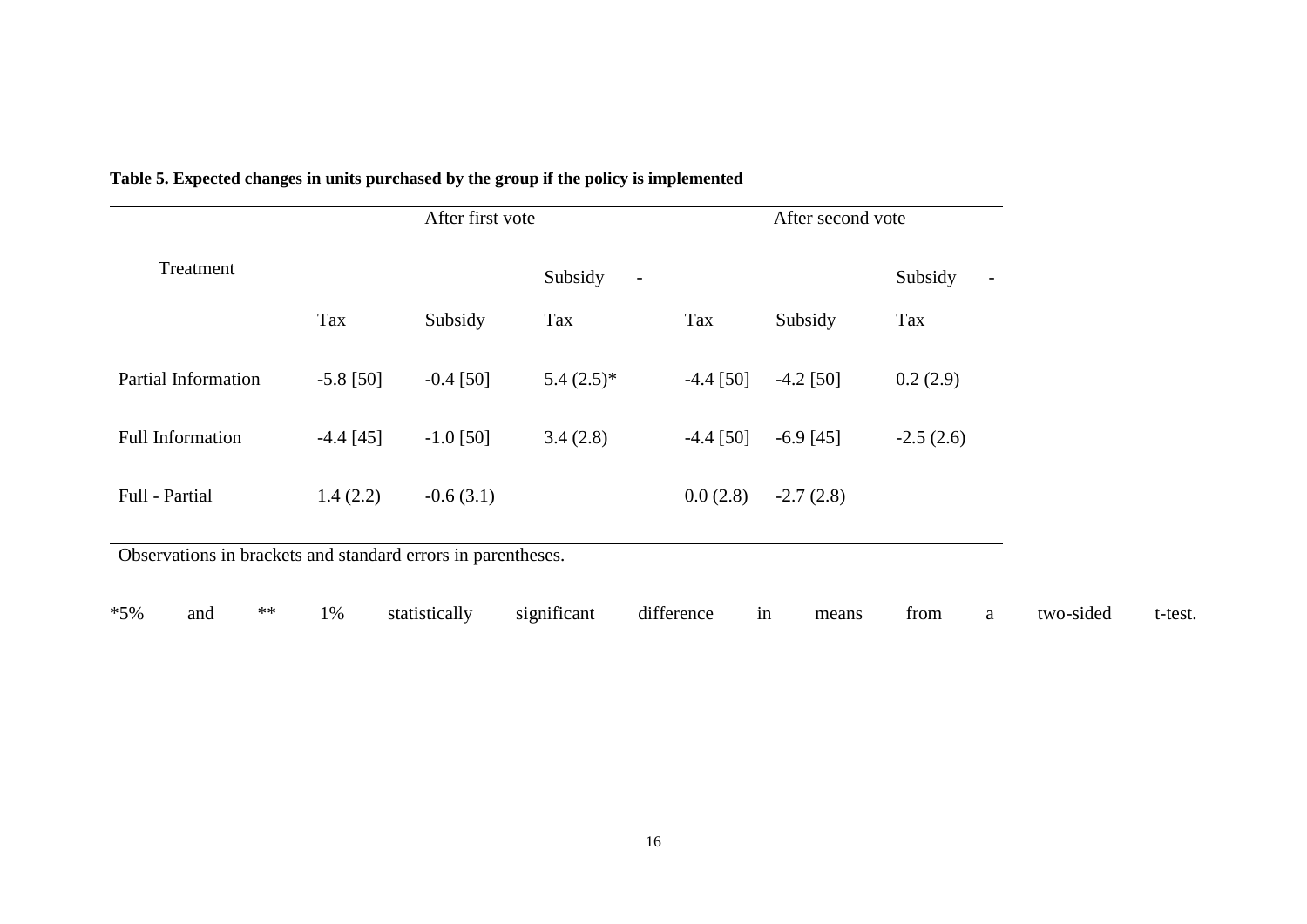Expected changes in the number of units purchased by the group do not vary across the information treatments (see table 5). Since budgetary rules do not directly affect the number of units purchased in a group, expected changes in the latter should be less sensitive to the description of the policy compared to expected changes in profits. In the first vote, however, taxes are perceived to affect behaviour more than subsidies when only partial information is provided. Based on this we have to reject hypothesis 6. It is particularly interesting to note that whereas subjects expect to earn lower profits with a tax and partial information, they expect the group as a whole to buy fewer units. As this reduces the external cost, the only explanation that reconciles the two beliefs (unless they are truly inconsistent) is that subjects do not expect to receive a (significant) share of the revenues at the end of the period. This would, in turn, be consistent with the finding that tax with partial information is the policy option that receives the least support (by a wide margin).

#### **3.3 Efficiency**

The theoretical prediction (market at equilibrium and fully rational subjects) is an efficiency gain of 70 pesetas (26%) from the implementation of either of the two policies, as compared to the market without regulation. Observed efficiency gains (see table 6) are somewhat lower than the theoretical prediction, at 32-34 pesetas in the second stage, and 30-32 pesetas in the third stage. The finding that the market "overperforms" in the absence of regulation relative to the theoretical prediction, whereas the policies "underperform", is consistent with previous studies [\[7\]](#page-19-6). The main reason for this is probably caused by the simple asymmetry that if subjects make (random) mistakes (i.e. if they do not purchase the individually optimal number of units), there are more opportunities for making welfare improving mistakes with no regulation, than there are with either policy implemented.

Similarly, the reduction in the number of units purchased by the groups resulting from the introduction of a tax or a subsidy, was only between 5 and 7 instead of the 10 predicted units.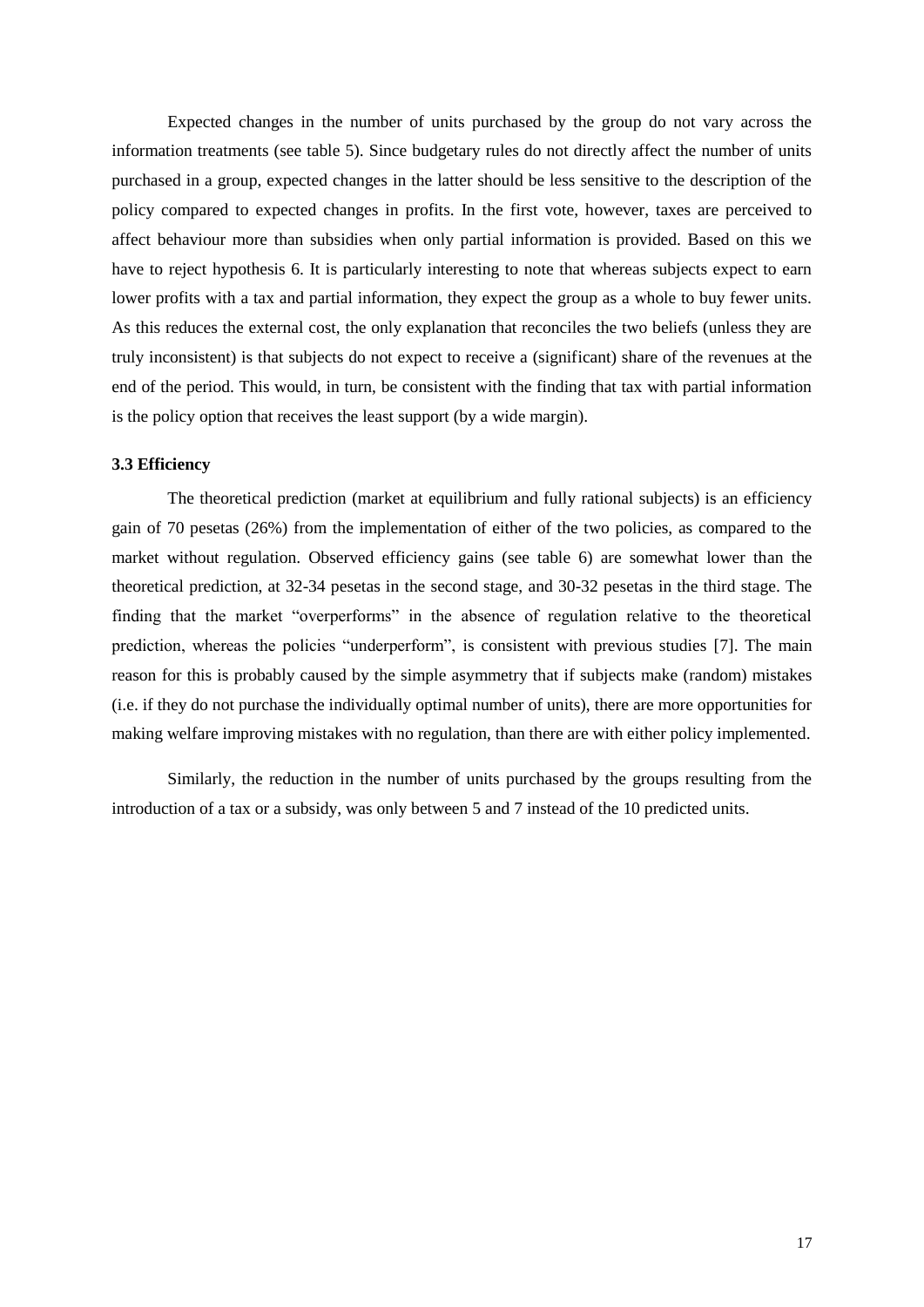| <b>Stage</b>   | Policy    | Units | Profits (pesetas) | Profits (% of social |
|----------------|-----------|-------|-------------------|----------------------|
|                |           |       |                   | optimum)             |
| $\mathbf{1}$   | No Policy | 21    | 288               | 84.7%                |
| $\overline{2}$ | No Policy | 21    | 290               | 85.3%                |
|                | Tax       | 16    | 324               | 95.3%                |
|                | Subsidy   | 16    | 322               | 94.7%                |
| 3              | No Policy | 22    | 294               | 86.5%                |
|                | Tax       | 15    | 324               | 95.3%                |
|                | Subsidy   | 15    | 326               | 95.9%                |
|                |           |       |                   |                      |
| $\overline{4}$ | Tax       | 16    | 326               | 95.9%                |
|                | Subsidy   | 16    | 332               | 97.6%                |

#### **Table 6. Market efficiency across policy environments (median group units and profits)**

## **4. Discussion**

There are many potential explanations of why individuals usually prefer subsidies to taxes. In this paper we have explored two potential explanations experimentally by holding factors that affect other explanations constant. On the one hand, individual earnings may be thought to be larger if a subsidy is provided than if a tax is charged. On the other hand, the two policies could be perceived to result in different effectiveness in changing behavior and thus reducing the externality.

The results from the experiment strongly support that acceptability of taxes and subsidies increases significantly when there is complete budgetary information. This increases support for taxes relatively more than it increases support for subsidies. This is consistent with loss aversion and the idea that people are more concerned about paying money for which they might get nothing in return, than they are concerned about receiving a benefit which they might have to pay for later. The results of the experiment also suggest that subsidies are expected to increase individual profits more than taxes when information is incomplete. It is particularly noteworthy, that with full budgetary information, individual expectations of the benefits from taxes switch from loss to gain. In other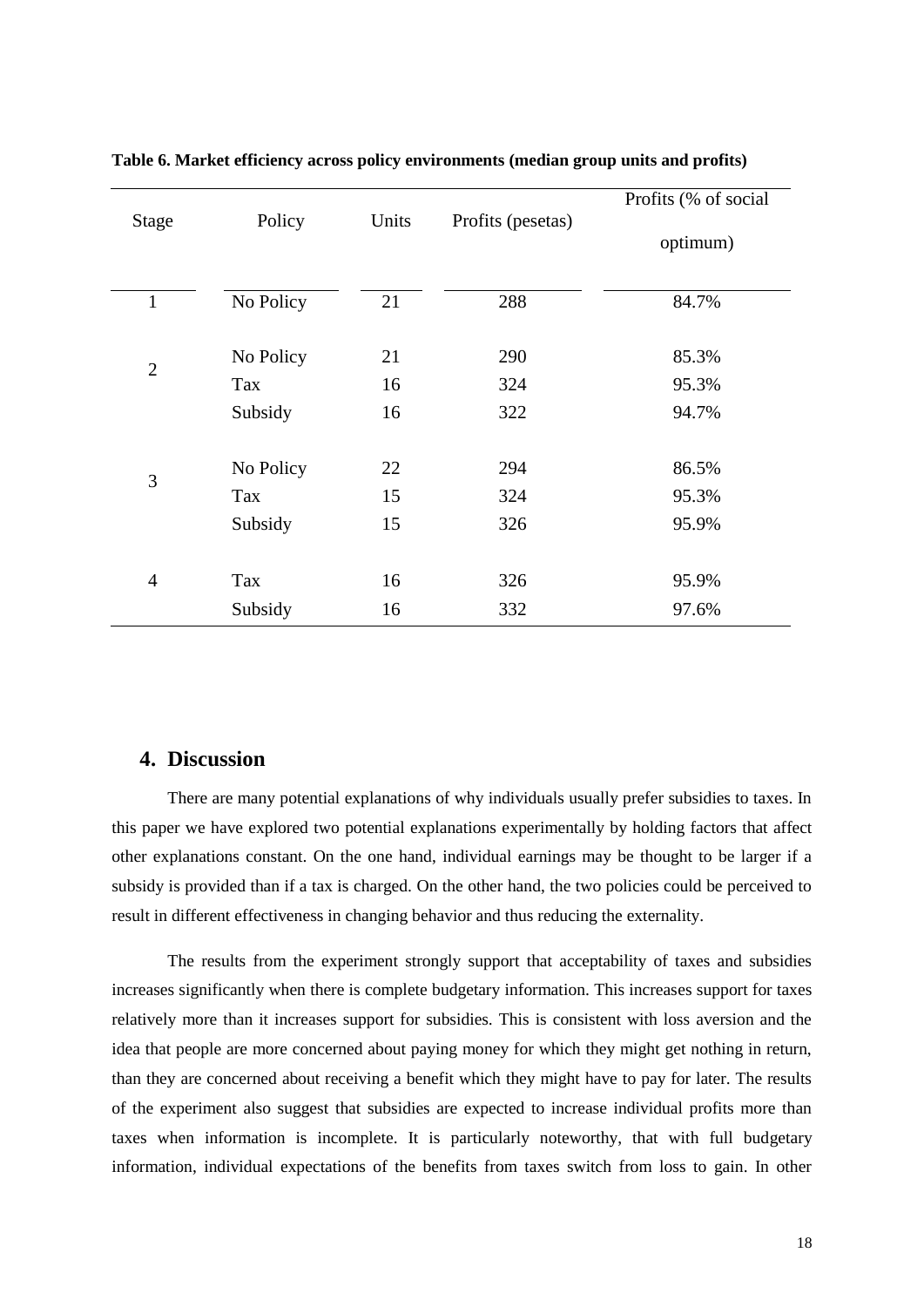words, it seems subjects do not expect to receive a (significant) share of the tax revenues, unless they are reassured of this.

One surprising, and potentially inconsistent result is that, whereas subsidies are expected to yield higher profits than taxes, subjects expect taxes to be more effective in reducing the number of units purchased by the group as a while. These two findings appear contradictory, and the finding that subjects expect taxes to be more effective is potentially at odds with findings from other studies [\[10,](#page-19-9) [27\]](#page-21-0). These two findings are, however, reconciled if subjects do not expect to receive a significant share of the tax revenues (in that case overall efficiency can increase without an increase in the individual's profit).

Our results point to the central role of the use of revenues in explaining the lower levels of support for taxes compared to subsidies. It seems that people do not support taxes because they are worried they will not see (any) benefits from the use of the revenues. Providing better information on the use of the revenues seems to alleviate this fear, and increases support.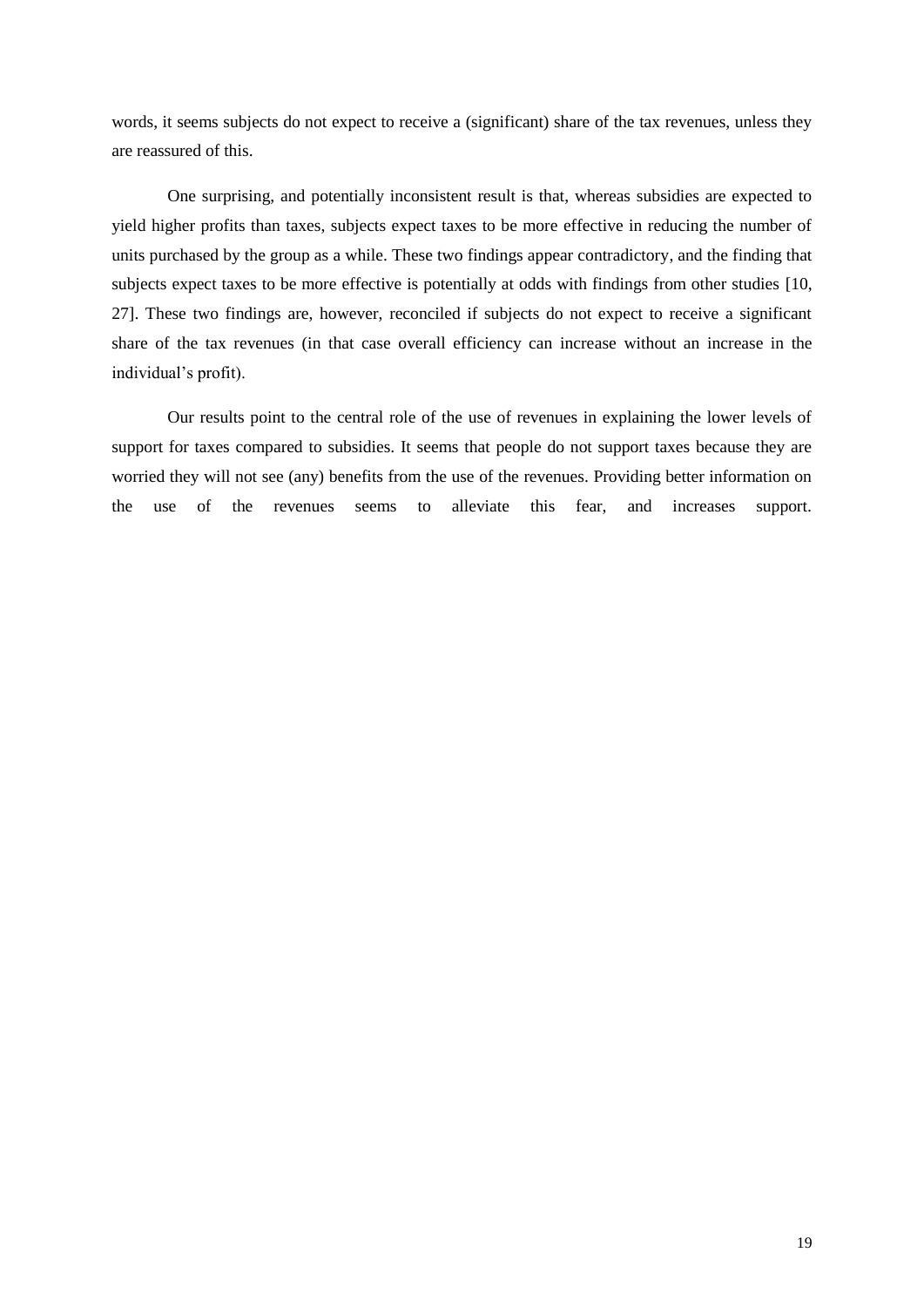## **References**

<span id="page-19-0"></span>[1] B. Ahmed, Manchester congestion charging scheme: A review, *Journal of Civil Engineering and Construction Technology*, **2** (2011) 236-241.

<span id="page-19-1"></span>[2] M. Gaunt, T. Rye, S. Allen, Public Acceptability of Road User Charging: The Case of Edinburgh and the 2005 Referendum, *Transport Reviews*, **27** (2007) 85-102.

<span id="page-19-2"></span>[3] T. Palmer, A. Riera, Tourism and environmental taxes. With special reference to the "Balearic ecotax". , *Tourism Management*, **24** (2003) 665-674.

<span id="page-19-3"></span>[4] P. Thalmann, The public acceptance of green taxes: 2 million voters express their opinion, *Public Choice*, **119** (2004) 179-217.

<span id="page-19-4"></span>[5] A. Gago, X. Labandeira, F. Picos, M. Rodríguez, Environmental Taxes in Spain: A Missed Opportunity, in: J. Martínez-Vázquez, J.F. Sanz (Eds.) Fiscal Reform in Spain: Accomplishments and Challenges, Edward Elgar, Northamptom (USA). 2007.

<span id="page-19-5"></span>[6] A. Leiserowitz, E. Maibach, C. Roser-Renouf, N. Smith, J.D. Hmielowski, Climate change in the American Mind: Public support for climate & energy policies in November 2011., in, Yale Project on Climate Change Communication, New Haven, CT, 2011.

<span id="page-19-6"></span>[7] T.L. Cherry, S. Kallbekken, S. Kroll, The acceptability of efficiency-enhancing environmental taxes, subsidies and regulation: an experimental investigation, *Environmental Science & Policy*, **16**  (2012) 90-96.

<span id="page-19-7"></span>[8] C.L. Ballard, S.G. Medema, The marginal efficiency effects of taxes and subsidies in the presence of externalities: A computational general equilibrium approach, *Journal of Public Economics*, **52**  (1993) 199-216.

<span id="page-19-8"></span>[9] S. Kallbekken, S. Kroll, T.L. Cherry, Do you not like Pigou, or do you not understand him? Tax aversion and revenue recycling in the lab, *Journal of Environmental Economics and Management*, **62**  (2011) 53-64.

<span id="page-19-9"></span>[10] L. Steg, L. Dreijerink, W. Abrahamse, Why are Energy Policies Acceptable and Effective?, *Environment and Behavior*, **38** (2006) 92-111.

<span id="page-19-10"></span>[11] N. Gemmell, O. Morrissey, A. Pinar, Fiscal illusion and the demand for government expenditures in the UK, *European Journal of Political Economy*, **15** (1999) 687-704.

<span id="page-19-11"></span>[12] H.S. Rosen, Public Finance, Spanish editiion, Ariel Economia, 1984.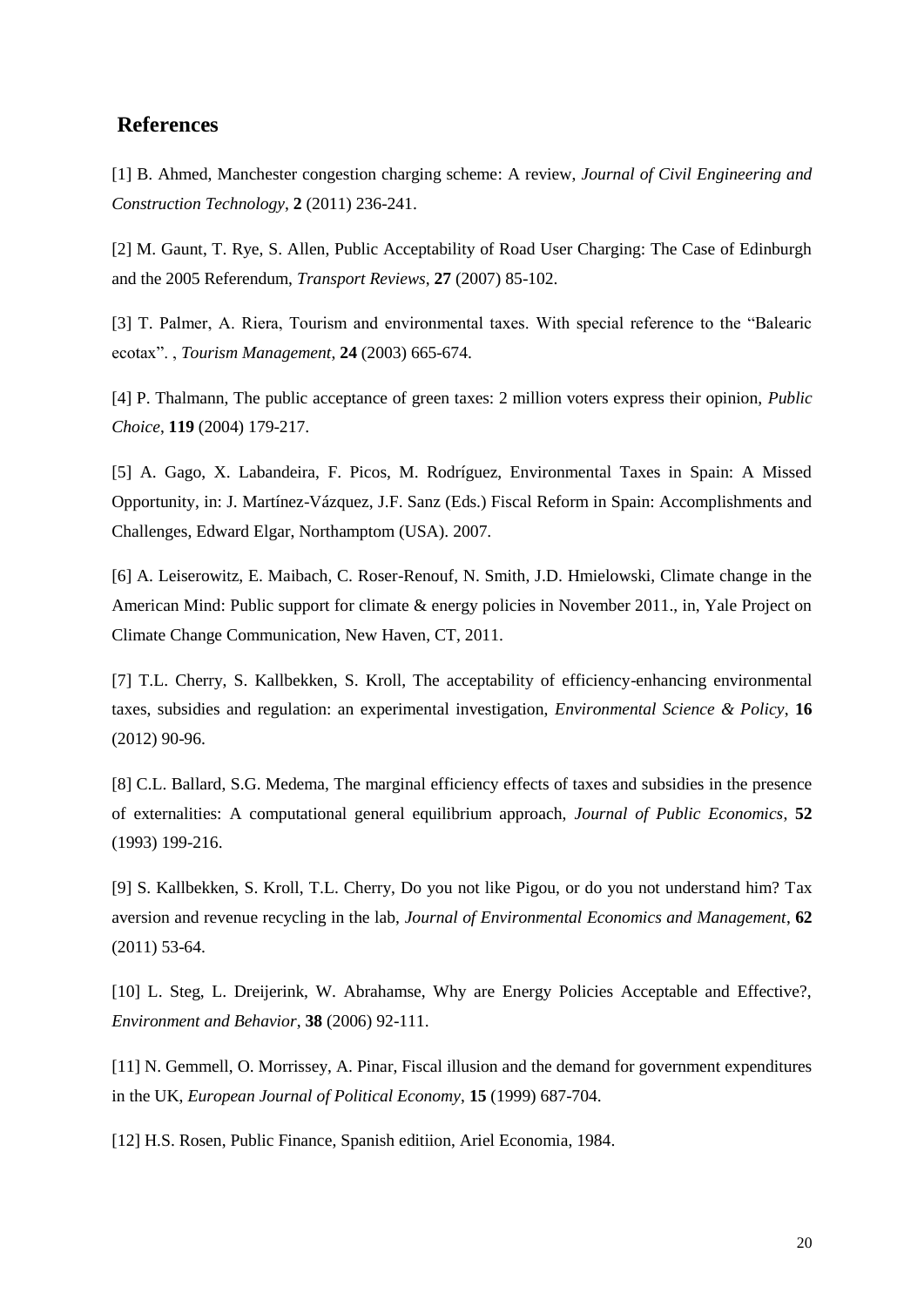<span id="page-20-0"></span>[13] P.C. Stern, T. Dietz, L. Kalof, Value Orientations, Gender, and Environmental Concern, *Environment and Behavior*, **25** (1993) 322-348.

<span id="page-20-1"></span>[14] S. Dresner, L. Dunne, P. Clinch, C. Beuermann, Social and political responses to ecological tax reform in Europe: an introduction to the special issue, *Energy Policy*, **34** (2006) 895-904.

<span id="page-20-2"></span>[15] L. Eriksson, J. Garvill, A.M. Nordlund, Acceptability of travel demand management measures: The importance of problem awareness, personal norm, freedom, and fairness, *Journal of Environmental Psychology*, **26** (2006) 15-26.

<span id="page-20-3"></span>[16] J. Baron, J. Jurney, Norms against voting for coerced reform, *Journal of Personality and Social Psychology*, **64** (1993) 347-355.

<span id="page-20-4"></span>[17] J. Eliasson, L. Mattsson, Equity effects of congestion pricingQuantitative methodology and a case study for Stockholm, *Transportation Research Part A: Policy and Practice*, **40** (2006) 602-620.

<span id="page-20-5"></span>[18] S. Kallbekken, M. Aasen, The demand for earmarking: Results from a focus group study, *Ecological Economics*, **69** (2010) 2183-2190.

<span id="page-20-6"></span>[19] R.E. Wagner, Revenue structure, fiscal illusion, and budgetary choice, *Public Choice*, **25** (1976) 44-61.

<span id="page-20-7"></span>[20] B. Heyndels, C. Smolders, Tax complexity and fiscal illusion, *Public Choice*, **85** (1995) 127-141.

[21] H.S. Rosen, Taxes in labour supply model, *Econometrica*, **44** (1976) 485-507.

[22] R. Sausgruber, J.-R. Tyran, Testing the mill hypotehsis of fiscal illusion, *Public Choice*, **122**  (20005) 39-68.

<span id="page-20-8"></span>[23] K. Harrison, The Comparative Politics of Carbon Taxation, *Annual Review of Law and Social Science*, **6** (2010) 507-529.

<span id="page-20-9"></span>[24] L.H. Epstein, K.K. Dearing, L.G. Roba, E. Finkelstein, The Influence of Taxes and Subsidies on Energy Purchased in an Experimental Purchasing Study. OnlineFirst, published on February 5, *Psychological science*, **21** (2010) 406-414.

<span id="page-20-10"></span>[25] W.E. Waterlander, I.H.M. Steenhuis, M.R. de Boer, A.J. Schuit, J.C. Seidell, Introducing taxes, subsidies or both: The effects of various food pricing strategies in a web-based supermarket randomized trial., *Preventive Medicine*, **54** (2012) 323-330.

<span id="page-20-11"></span>[26] C. Nederkoorn, R.C. Havermans, J.C. Giesen, A. Jansen, High tax on high energy dense foods and its effects on the purchase of calories in a supermarket. An experiment., *Appetite*, **56** (2011) 760- 765.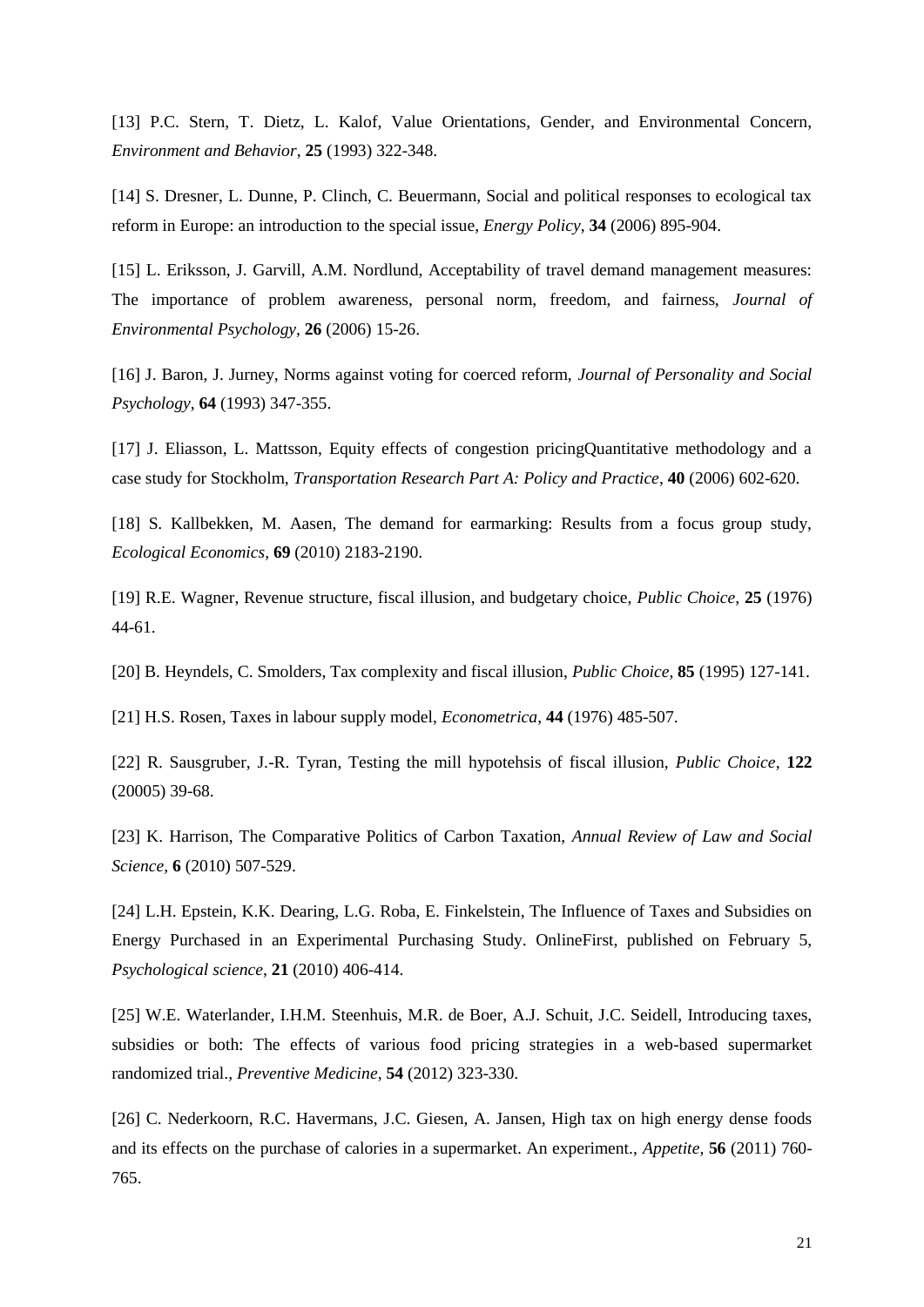<span id="page-21-0"></span>[27] S.A. Rienstra, P. Rietveld, E.T. Verhoef, The social support for policy measures in passenger transport. A statistical analysis for the Netherlands, *Transportation Research Part D*, **4** (1999) 181- 200.

<span id="page-21-1"></span>[28] S. Kallbekken, H. Sælen, Public acceptance for environmental taxes: Self-interest, environmental and distributional concerns, *Energy Policy*, **39** (2011) 2966-2973.

<span id="page-21-2"></span>[29] N. Gemmell, O. Morrissey, A. Pinar, Tax perceptions and preferences over tax structure in the United Kingdom, *Economic Journal* **114** (2004) F117-F138.

<span id="page-21-3"></span>[30] A. Falk, J.J. Heckman, Lab experiments are a major source of knowledge in the social sciences, *Science*, **326** (2009) 535-538.

<span id="page-21-4"></span>[31] U. Fischbacher, z-Tree: Zurich toolbox for ready-made economic experiments, *Experimental Economics* **10** (2007) 171-178.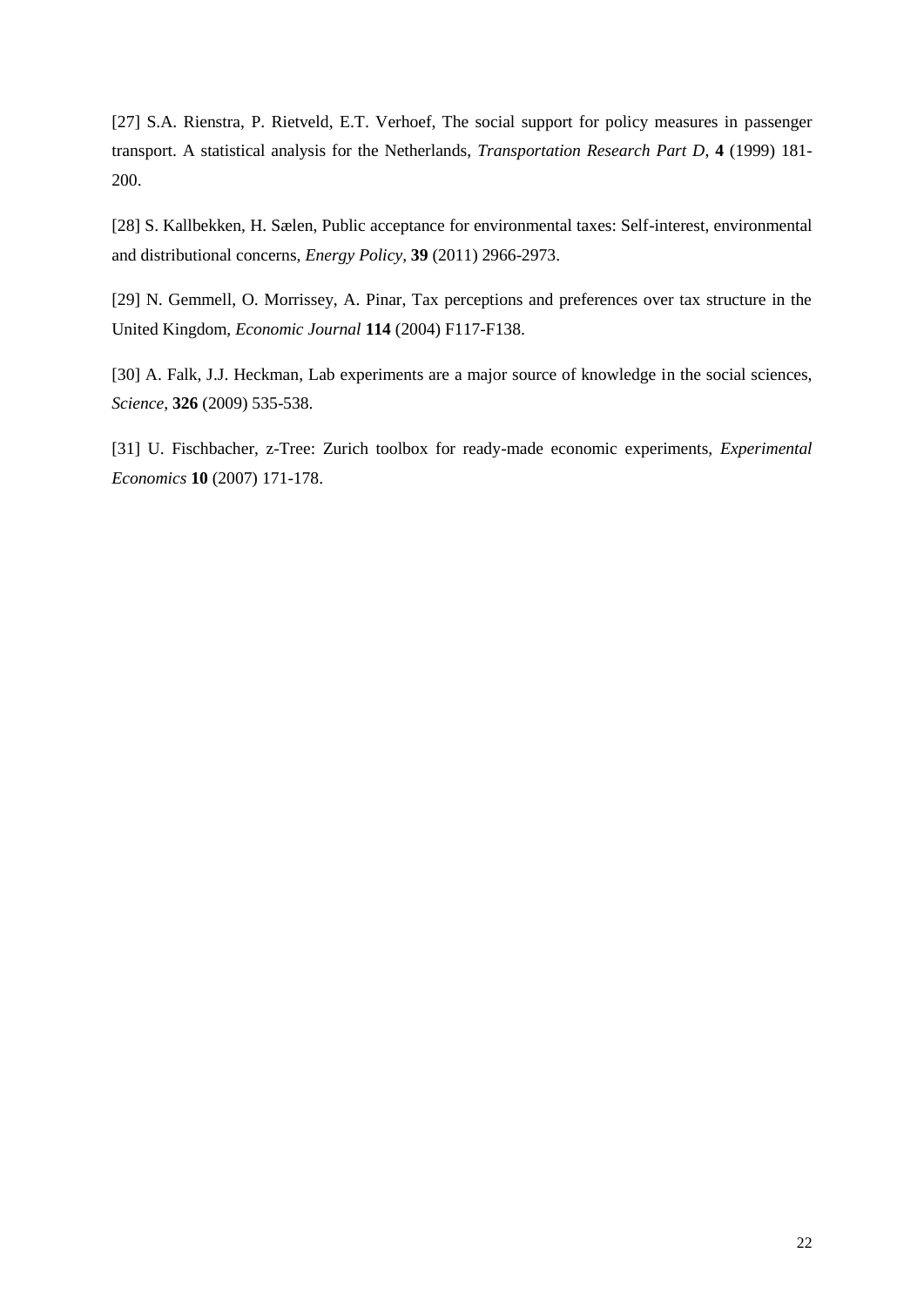#### **Appendix: Instructions for participants**

The following is a translation from Spanish of the instructions given to participants in paper and read aloud in the room. Text in italics was not provided in partial information treatments and was substituted by that in brackets. The order of the sections of this set of instructions is the one used in "tax treatments". Section 3 preceded Section 2 in "subsidy treatments". Headings were not numbered in the instructions given to participants.

#### **1. General Instructions**

You are about to participate in a decision-making experiment. At the end of the experiment you will obtain a cash-payment that will depend on the decisions that you and other participants make. This payment will be added to your initial fee for showing up to this experimental session.

Each of you will be randomly assigned to a **group of 5 persons**. The members of your group will not be necessarily those who are seated next to you. We remind you that all the decisions you make will be anonymous and will only affect you and your group.

The experiment will consist of **25 rounds**. In each of these rounds you will decide how many units of a good you want to buy. **This good is fictitious, but, as explained below, it has value to each of the participants.** Decisions made in one round do not affect earnings in other rounds.

You and 4 other participants are buyers in a market. Each of you can buy up to 6 units of a good **at a fixed price. Each of you have been** assigned a table representing the value each unit of that good has for each one. **These values will play a crucial role in your final payment**. Both the value per unit of the good and the price per unit are in pesetas and will be revealed to you before the first round. All your earnings **will be converted to euros** at a rate of **150 pesetas per euro and given to you at the conclusion of the experiment.**

In each of the 25 rounds you will introduce the number of units you want to buy on a similar screen to the one shown on the room's main screen. It is important to remember that the **numbers in these examples are different to those you will see during the experiment**. On this screen you will choose a number between 0 and 6. Selecting 6, for example, means you have bought the 6 units.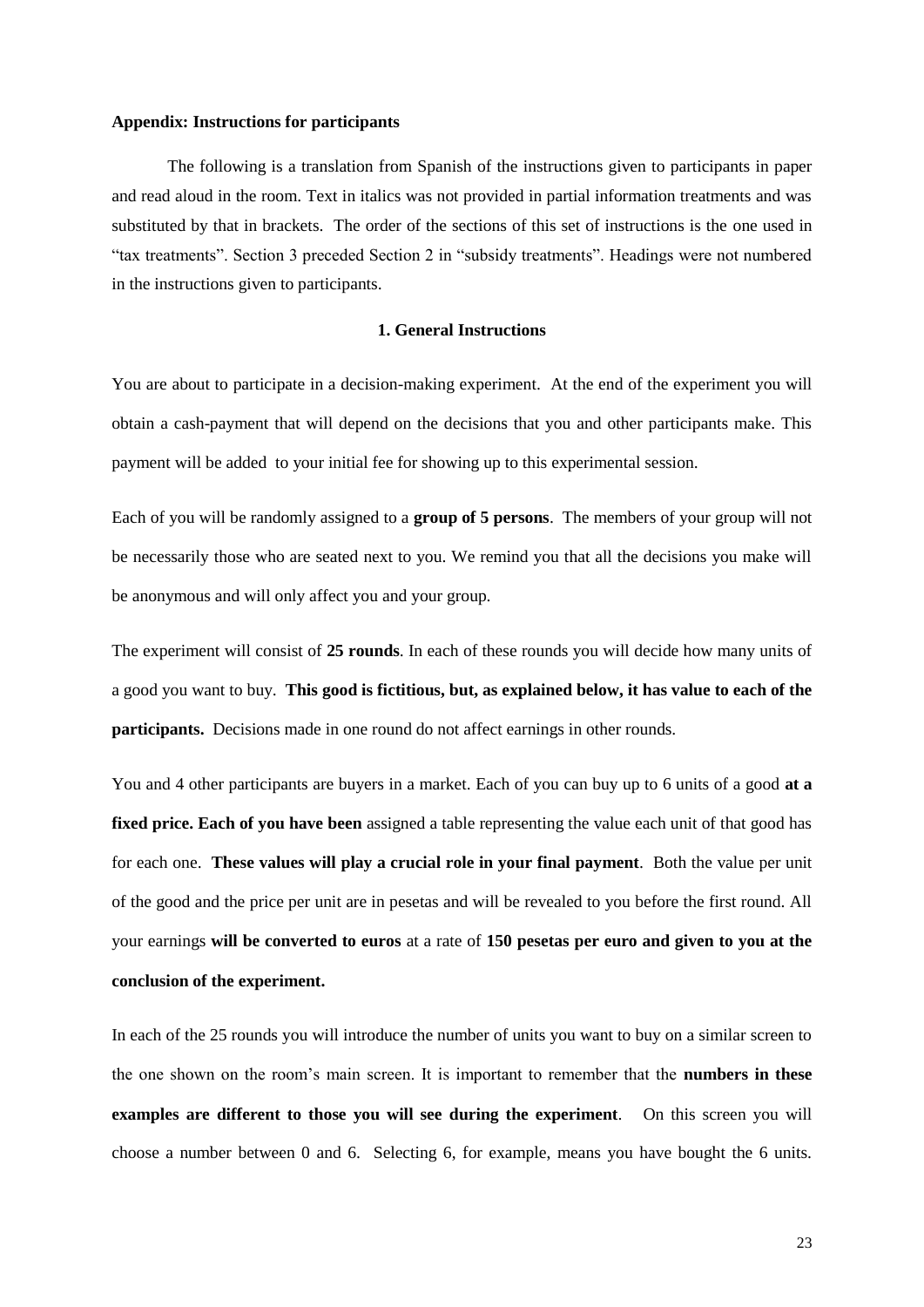Should you introduce a smaller number than 6, then you automatically buy those units with a higher value to you. As you will see, **each unit has a different value, which is independent from the price of the good**. A calculator will be at your disposal by clicking on the corresponding icon on the screen. Click **"Continue"** after you have made your choice.

In order to buy, you do not need to spend the money you have earned by coming on time to this session. Each time you decide to buy units, you will automatically get a credit for the pesetas you need in order to cover the cost of the units you decide to buy. You will automatically pay back this credit without any extra costs at the end of each round. In short, **the profit that you make for each unit you buy is the difference between the value of this specific unit and the price you pay for it**  (the credit does not affect your profit for the unit as the credit you receive is equal to the payment of the credit):

profit of unit=value of purchased unit + credit received - price - credit payment

**profit of unit=value of purchased unit - price**

#### Example:

In the example shown on the main screen, the participant decides to buy all six units at a fixed price of 15 pesetas. Therefore profits for this participant will be 65, 50, 35, 15, 10, and -5 for the units 1 to 6 respectively, resulting in total profit from units purchased of 170 pesetas.

There is another feature of this market that affects your earnings. All the buyers use the good in a way that creates **"additional costs"** on the other buyers. Although your purchases do not generate additional costs to the calculation of your own earnings, the purchases of other members of the group may affect you negatively, in the same way that your purchases will add costs to the other 4 members of your group. Note that even if you decide not to buy any units, you may still have a cost depending on the purchases of the other 4 members of your group. IYou will be able to see what your additional costs from others' purchases are in the screen that summarizes your round earnings at the end of each round. This summary will be shown for 30 seconds but you may click **"Continue"** before the time is over. Your earnings in a round will consist of: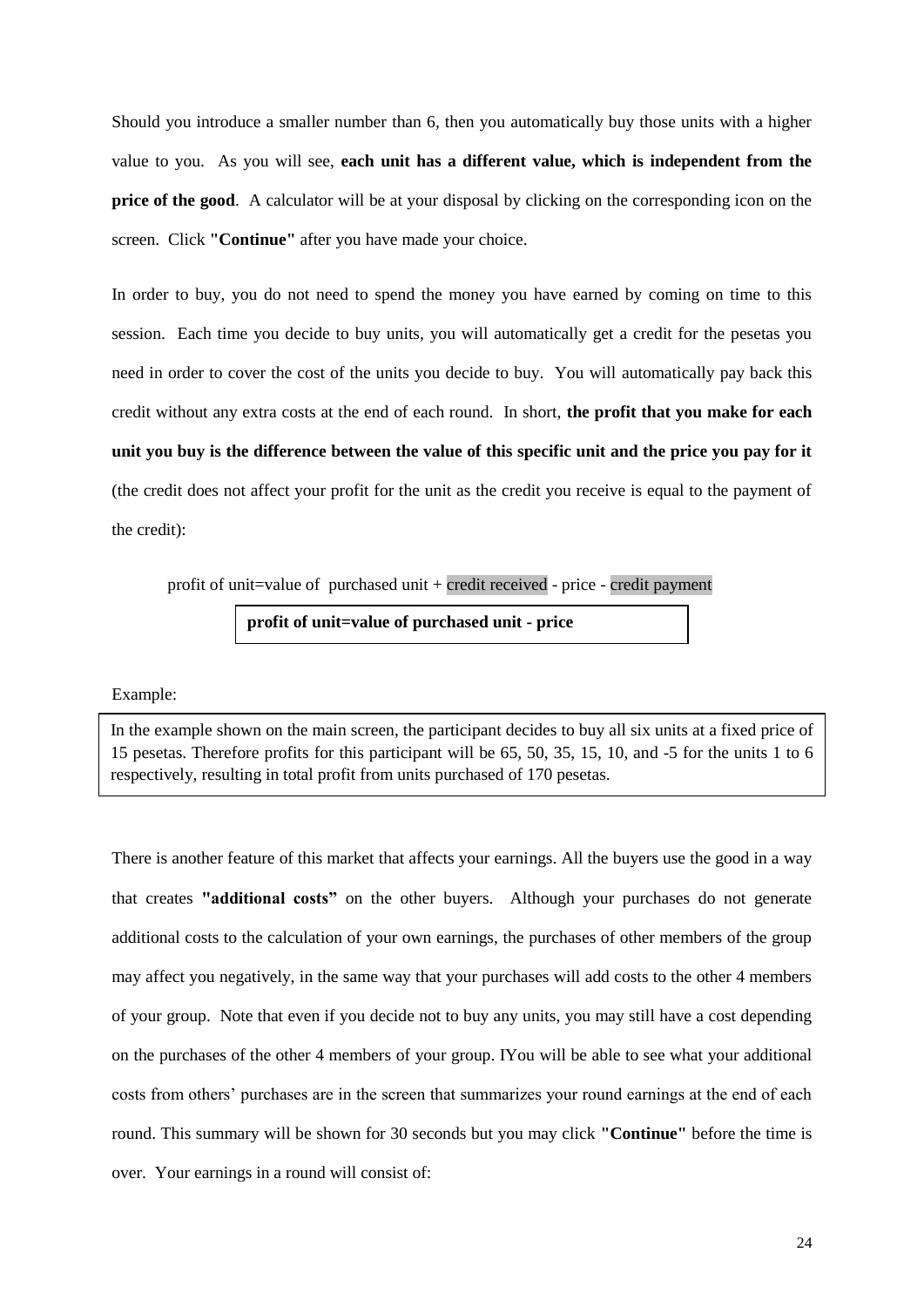#### **+profits from units purchased**

#### **- additional costs**

#### **=earnings per round**

#### Example:

In this example, every unit purchased by a member of the group generates an additional cost of 5 pesetas to the rest of the members of the group. In this particular example, the participant bought 6 units at a price of 15 pesetas each resulting in profits from units purchased of 170 pesetas. Each of the purchases of this participant generated additional costs in cash balances of the other buyers (but not in this participant's own balance). Similarly, all the purchases from other buyers generated additional costs to this participant. In this example, the rest of the participants in the group bought a total of 19 units, generating 95 pesetas of additional costs to this participant. Earnings in this round for this participant were 170-95=75 pesetas.

The 25 rounds of the experiment are divided into 4 stages. The first stage consists of 10 rounds as described above.

The 25 rounds of this experiment are divided into **4 stages**. The first stage consists of 10 rounds with the characteristics described.

At the beginning of the second stage, **round 11**, you will be asked **to vote** for a policy proposal. You will be informed of two policy proposals subject to a vote at that moment. The proposal receiving the majority of votes in the group will be implemented during the next 5 rounds. Similarly, at the beginning of the third and fourth rounds, rounds 16 and 21 respectively, you will be asked to vote for other policy options. **The option receiving the majority of votes in your group will be implemented during the next 5 rounds.**

The details of the proposals will be revealed to you on your screen before you are prompted to cast your vote. All participants will be informed of the policy option that received the majority of votes in the group. However, nobody will be informed of the individual votes of other participants. Different options may be elected in other groups.

#### **During all the rounds of this experiment:**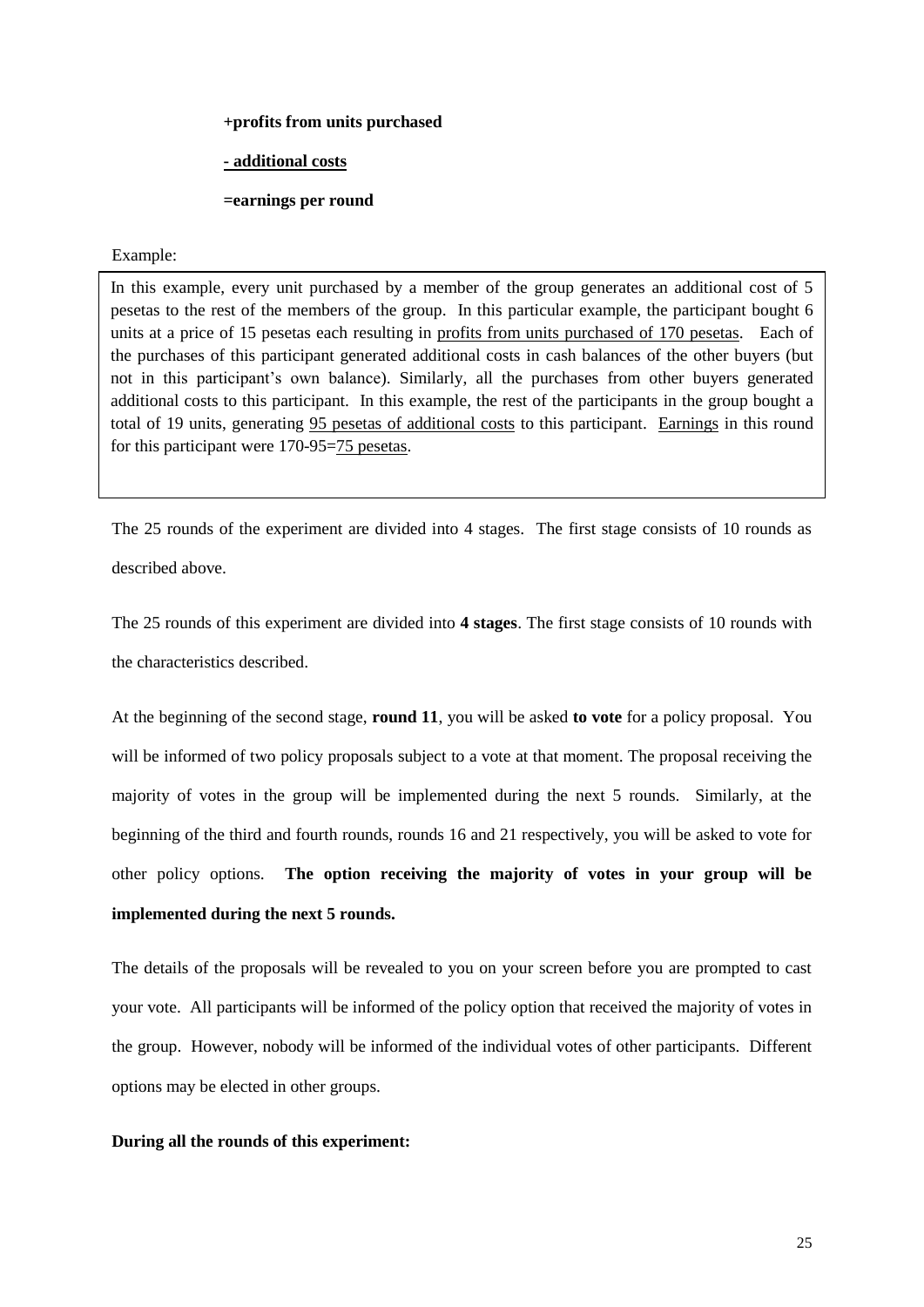The **unit price** of the good is **26** pesetas.

The **additional costs** for the purchase of a unit are **3** pesetas. As there are 4 more members in your group, each unit you buy generates a total additional cost of 12 pesetas (3 for each other member). Similarly, each time another member of the group buys a unit, it will generate you an additional cost of 3 pesetas.

The values for each purchased unit will be shown on your screen at the beginning of the experiment. It is not necessary for you to memorize them since they will be shown to you again at the beginning of every round before you make your purchasing decision.

#### **2. Voting whether to introduce a Tax or to continue Without Regulation**

The rules of the experiment that will be put into practice during the next 5 rounds may be changed according to the preferences of the majority of the group. The policy options to be voted are the following:

**1) Without Regulation**. The rules for this option are the same as those from the 10 first rounds of the experiment.

**2) Tax.** The rules of the "Without Regulation" option would be implemented with a modification with which your profits would be affected in two ways:

(i) Aside form the price, you will have to pay a tax for each unit that you purchase.

(ii) *The revenue collected by tax payments in the group will be equally distributed among the members of the group at the end of each round.* [Your group's budget will be balanced through personal transfers of pesetas by all members of the group at the end of each round.]

Example:

Assuming a value for the first unit of 80 pesetas and a price of 15 pesetas, the participant in the example would have a profit before taxes of 65 pesetas when buying the first unit. Should the tax be 20 pesetas, the profit for the purchase of this unit would be reduced to 45 pesetas. If the participant buys a fifth unit for a value of 25 at the same price of 15, the profit before taxes would be of 10 pesetas. Having assumed the same tax of 20, the net profit for the fifth unit would be of -10 pesetas. It's important to note that this negative profit could be avoided by simply not buying this last unit as there is no tax for not purchased units.

26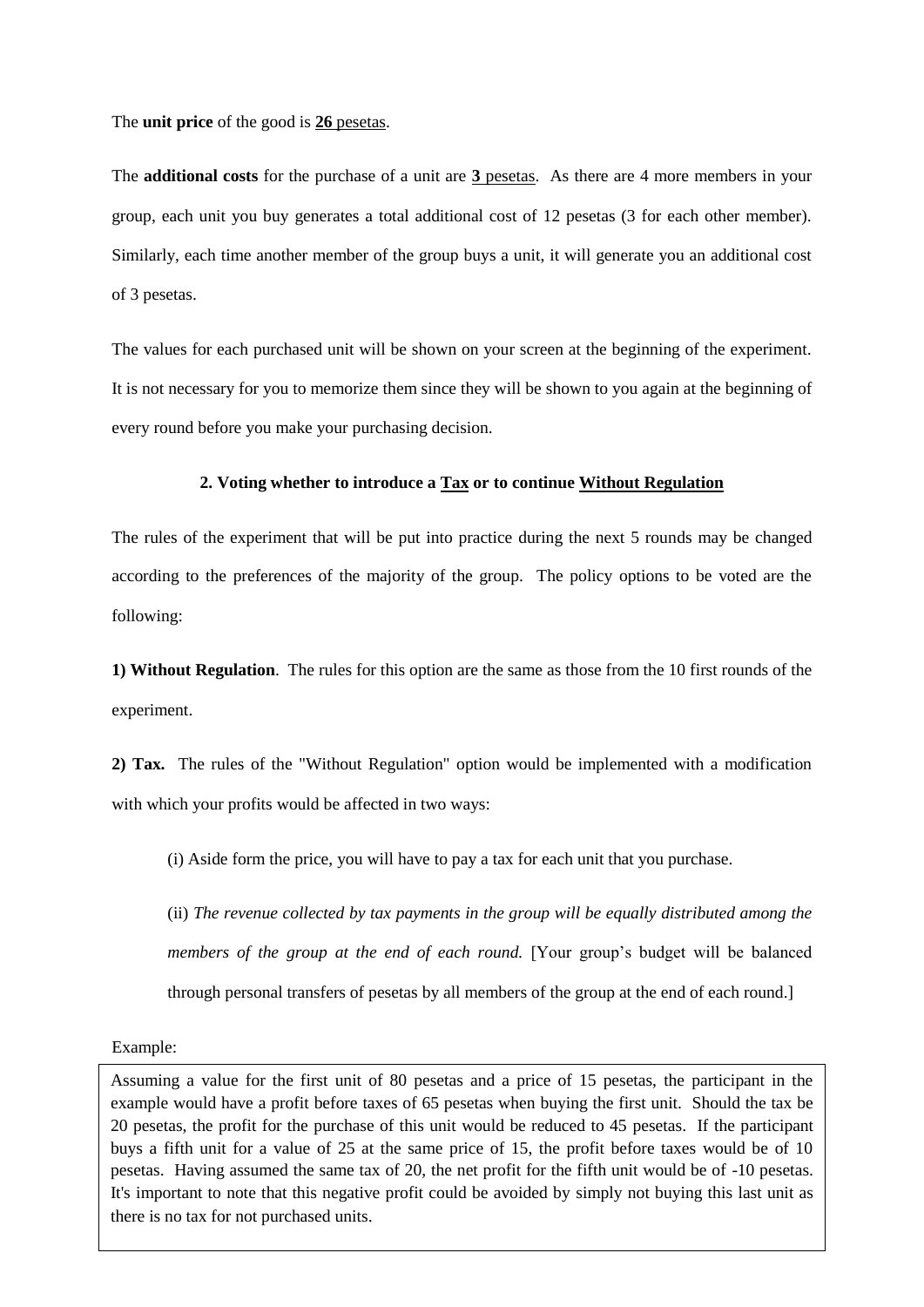*The revenue from taxes obtained in each group will be distributed equally among the members of the group at the end of each round.* Your earnings in a round with a tax would consist of:

## **+profits from units purchased net of taxes**

**-additional costs** 

## **+***share of tax revenues* **[personal transfer]**

## **=earnings per round with taxes**

Example:

In this example, every unit purchased by a member of the group generates an additional cost of 5 pesetas to the rest of the members of the group. In this particular example, the participant bought 4 units at a price of 15 pesetas each resulting in profits from units purchased before taxes of 145 pesetas but 80 pesetas must be paid for taxes (20 for each purchased unit). Therefore, profits from units purchased net of taxes were 65 pesetas. In this example, the rest of the participants of the group purchased a total of 12 units, generating 60 pesetas of additional costs to this participant. *In the group there were 16 units that were bought (4 by this buyer and 12 by the rest) generating an tax revenue of 320 pesetas (16 units x 20 pesetas) that are distributed equally among the 5 members of the group (64 pesetas). Each participant of this group receives a share of the tax revenues of 64 pesetas.* Earnings in this round for this participant were *65-60+64=89 pesetas* [65-60+transfer=5 pesetas plus personal transfer].

If the tax proposal is chosen by the majority of the group, the **tax** for each unit you buy would be **12** pesetas.

## **3. Voting whether to introduce a Subsidy or to continue Without Regulation**

The rules of the experiment that will be put into practice during the next 5 rounds may be changed according to the preferences of the majority of the group. The policy options to be voted are the following:

**1) Without Regulation**. The rules for this option are the same as those from the 10 first rounds of the experiment.

**2) Subsidy.** The rules of the "Without Regulation" option would be implemented with a modification with which your profits would be affected in two ways: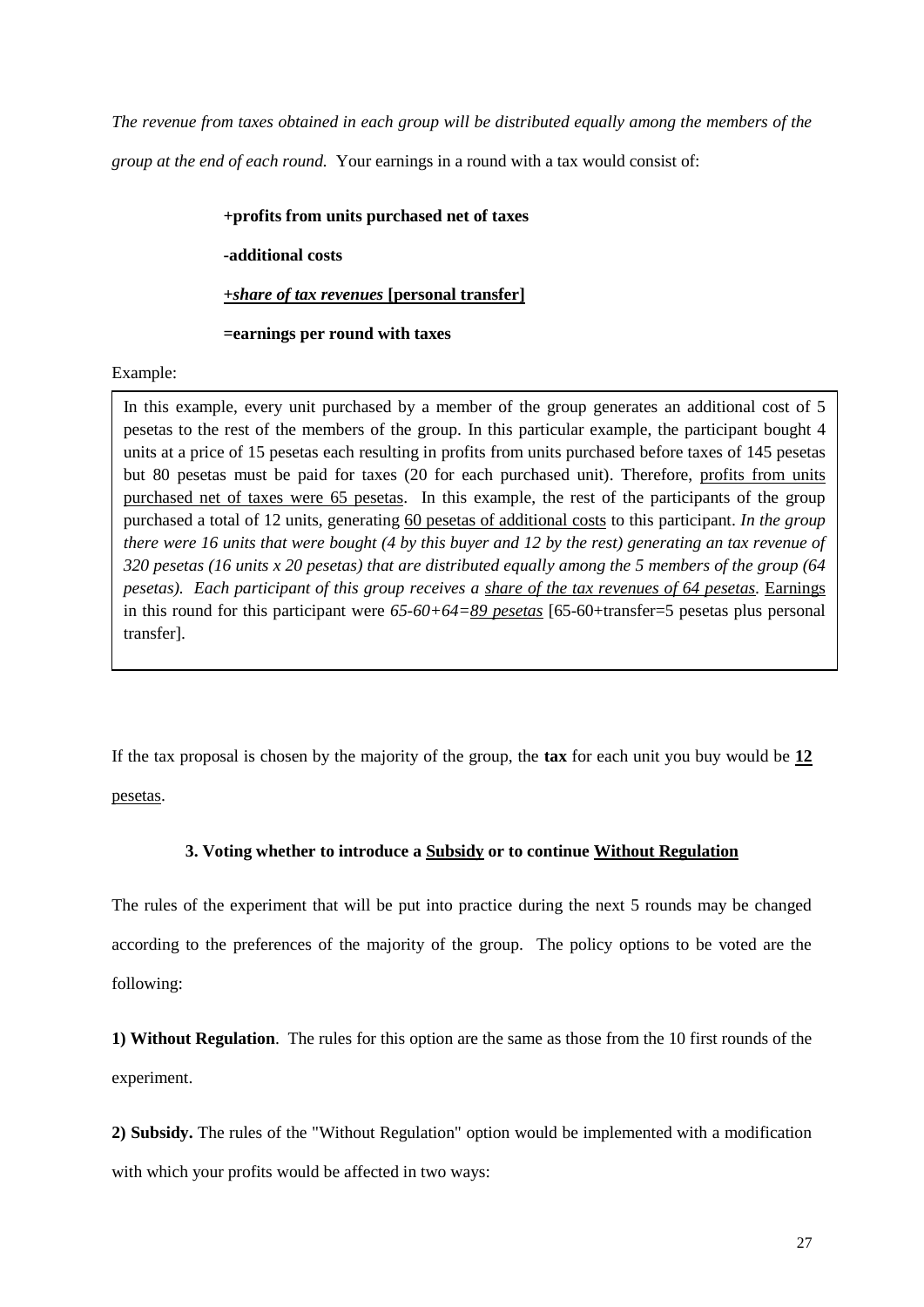(i) You will obtain a payment (subsidy) for each unit you do **not** buy.

(ii) *The total cost of the subsidy in the group will be paid with equal contributions by all the members of the group at the end of each round*. [Your group's budget will be balanced through personal transfers of pesetas by all members of the group at the end of each round.]

Example:

Assuming a value for the fifth unit of 25 pesetas and a price of 15 pesetas, the participant in the example would receive 10 pesetas of profit when buying this fifth unit. However, assuming a subsidy of 20 pesetas per non-purchased-unit, not buying this unit would result in a higher profit (20 pesetas).

*The costs the group incurs for paying subsidies will be covered with equal contributions by all the members of the group at the end of each round.* Your earnings in a round with subsidy would consist of:

> **+profits from units purchased +profits from non-purchased-units (subsidy) -additional costs -***contribution to the payment of the total cost of the subsidy* **[personal transfer] =earnings per round with subsidy**

## Example:

In this example, every units purchased by a member of the group generates an additional cost of 5 pesetas to the rest of the members of the group. In this particular example, the participant bought 3 units at a price of 15 pesetas each. Profits from units purchased were 150 pesetas. For the fourth, fifth and sixth units the participant receives a total subsidy of 60 pesetas (20 per each non-purchased unit). In this example, the rest of participants of the group bought 13 units, generating 65 pesetas of additional costs to this participant. In the group there were a total of 16 purchased units (3 by this buyer and 13 by the rest). *The group could have bought up to 30 units (6 units by each of the 5 members) so that there were 14 non-purchased-units for which a subsidy was given (30 maximum minus 16 purchased). This resulted in 280 pesetas paid for subsidies in the group (14 units x 20 pesetas) that are covered with equal contributions by all the members of the group (56 pesetas). Each participant of this group contributed 56 pesetas to the payment of the total cost of the subsidy.* Earnings in this round for this participant were *150+60-65-56=89 pesetas* [150+60-65-transfer=145 pesetas minus personal transfer].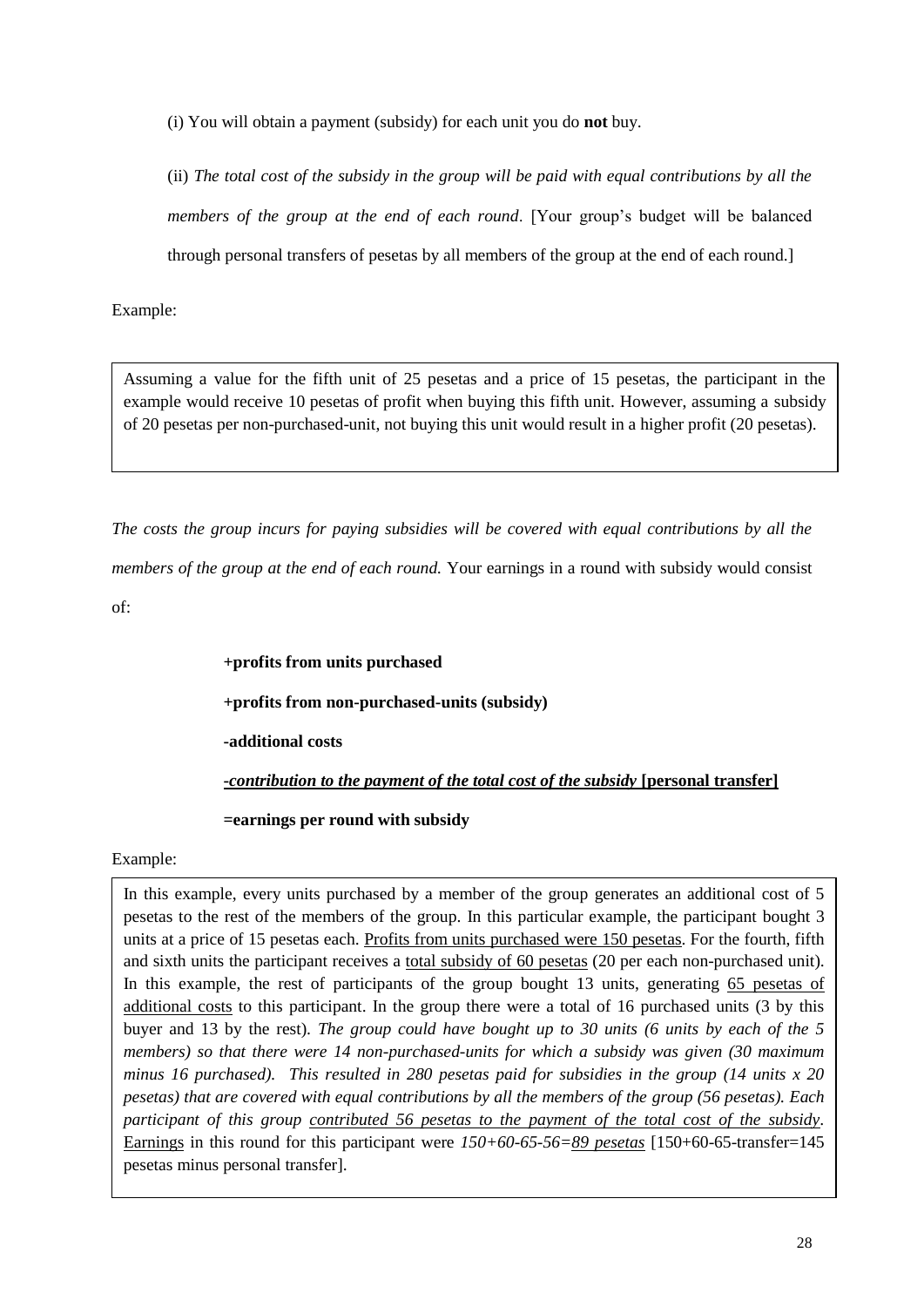If the subsidy proposal is chosen by the majority of the group, the **subsidy** for each unit you do not purchase would be **12** pesetas.

#### **4. Voting whether to introduce a Tax or a Subsidy**

The rules of the experiment that will be put into practice during the next 5 rounds may be changed according to the preferences of the majority of the group. The policy options to be voted are the following:

1) **Tax.** The rules of the "Without Regulation" option would be implemented with a modification with which your profits would be affected in two ways:

(i) Aside form the price, you will have to pay a tax for each unit that you purchase.

(ii) *The revenue collected by tax payments in the group will be equally distributed among the members of the group at the end of each round.* [Your group's budget will be balanced through personal transfers of pesetas by all members of the group at the end of each round.]

Your earnings in a round with a tax would consist of:

**+profits from units purchased net of taxes** 

**-additional costs** 

#### **+***share of tax revenues* **[personal transfer]**

#### **=earnings per round with taxes**

**2) Subsidy.** The rules of the "Without Regulation" option would be implemented with a modification with which your profits would be affected in two ways:

(i) You will obtain a payment (subsidy) for each unit you do **not** buy.

(ii) *The total cost of the subsidy in the group will be paid with equal contributions by all the members of the group at the end of each round*. [Your group's budget will be balanced through personal transfers of pesetas by all members of the group at the end of each round.]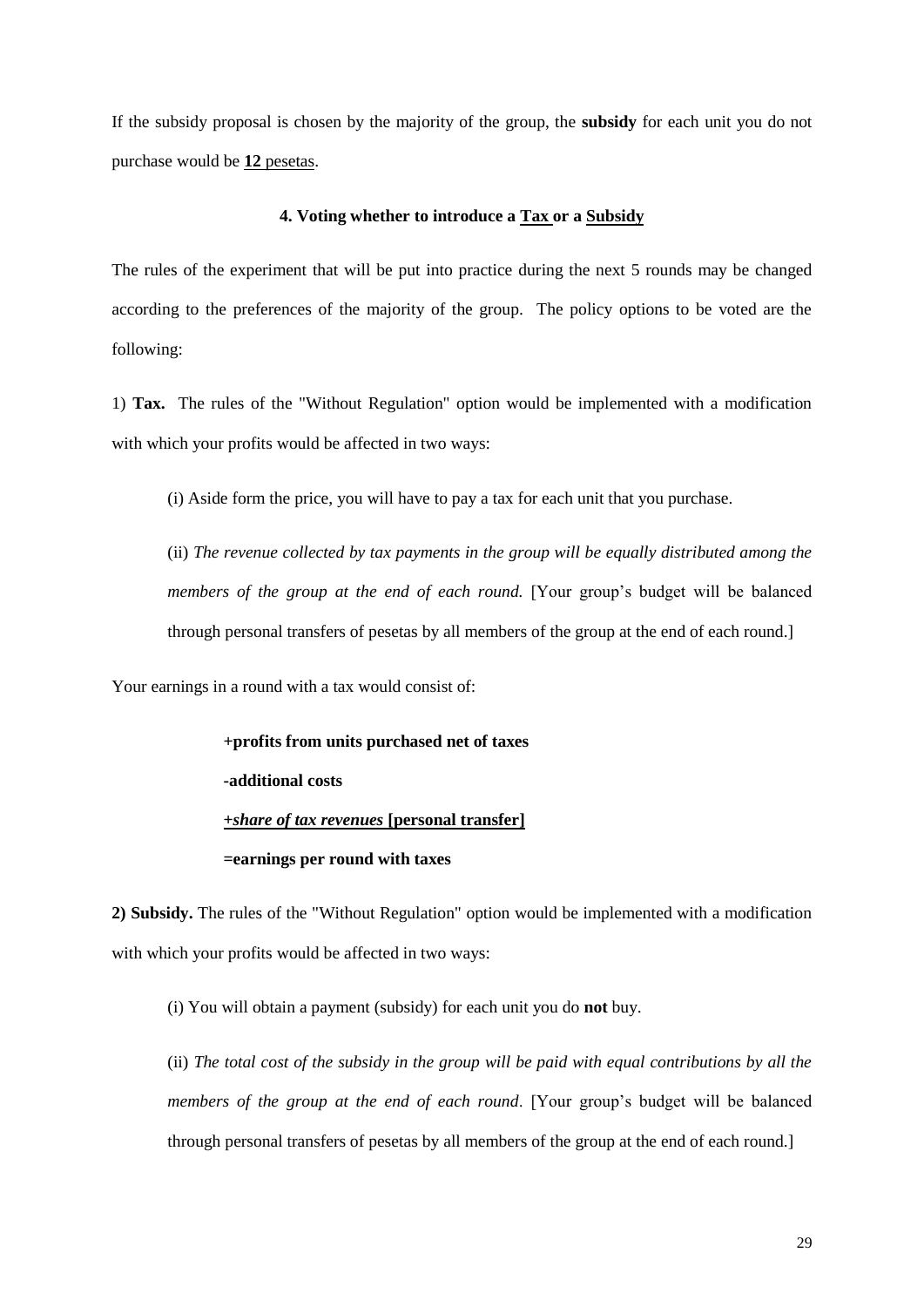Your earnings in a round with subsidy would consist of:

 **+profits from units purchased +profits from non-purchased-units (subsidy) -additional costs -***contribution to the payment of the total cost of the subsidy* **[personal transfer] =earnings per round with subsidy**

If either the tax or the subsidy proposals are chosen by the majority of the group, the **tax** and the **subsidy** would both be **12** pesetas.